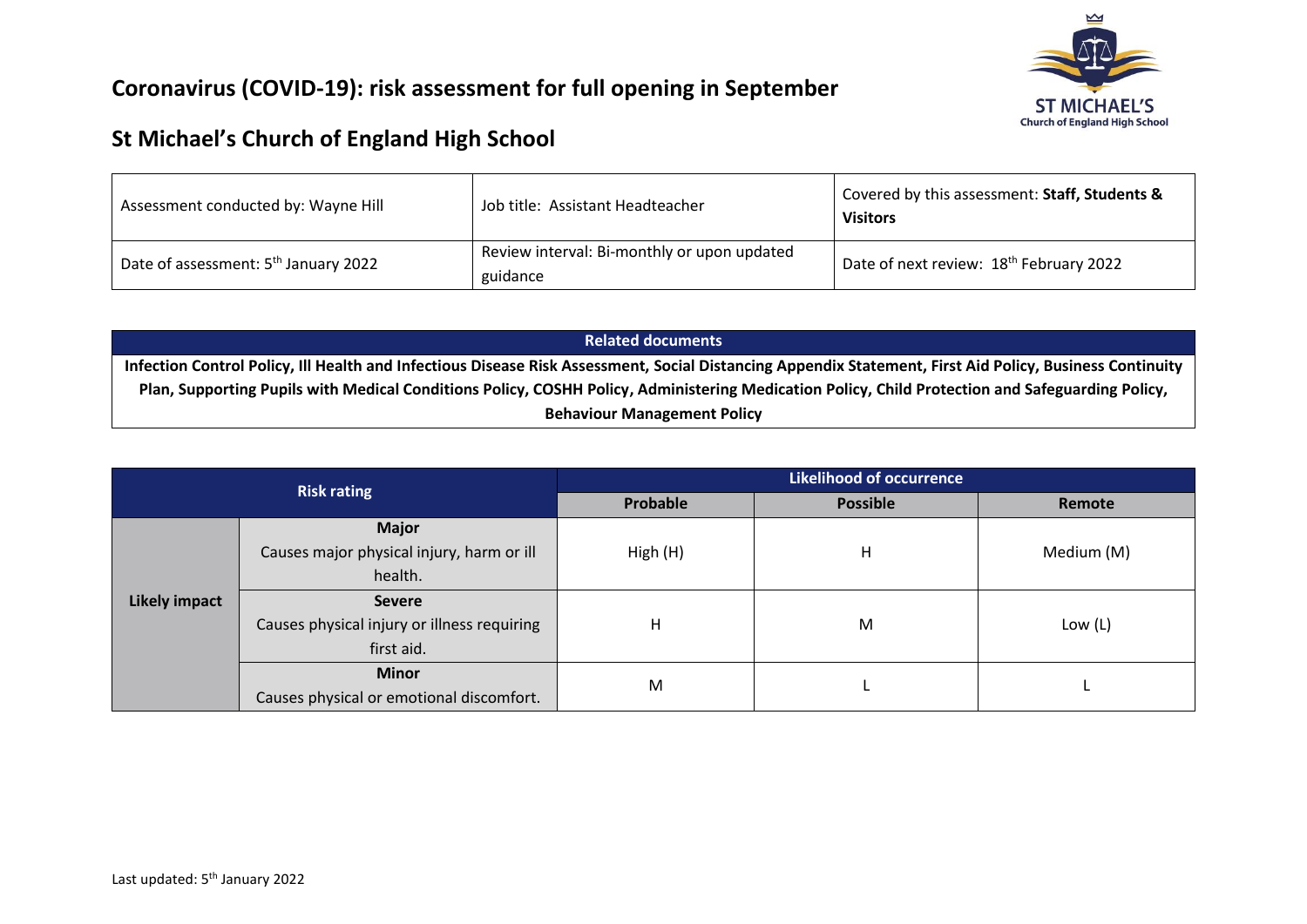| Contingency Measures Following Increase in New Variant Cases - January 2022 |  |  |  |
|-----------------------------------------------------------------------------|--|--|--|
|                                                                             |  |  |  |

| Area for concern                                               | <b>Risk</b><br>rating<br>prior to<br>action<br>H/M/L | <b>Recommended controls</b>                                                                                                                                                                                                                                                                                                                                                                                                                                                                                                                                                                           | In place?<br>Yes/No | By whom?                                     | <b>Deadline</b> | <b>Risk rating</b><br>following action<br>H/M/L |
|----------------------------------------------------------------|------------------------------------------------------|-------------------------------------------------------------------------------------------------------------------------------------------------------------------------------------------------------------------------------------------------------------------------------------------------------------------------------------------------------------------------------------------------------------------------------------------------------------------------------------------------------------------------------------------------------------------------------------------------------|---------------------|----------------------------------------------|-----------------|-------------------------------------------------|
| <b>Infection Control</b>                                       | H                                                    | Staff and pupils are required to wear face coverings in classrooms, unless<br>they are exempt. Staff, pupils and visitors are also required to wear face<br>coverings indoors and in communal areas at all times and on public<br>transport.<br>Some individuals are exempt from wearing face coverings. This applies to<br>those who:<br>cannot put on, wear or remove a face covering because of a physical<br>impairment or disability, illness or mental health difficulties<br>speak to or provide help to someone who relies on lip reading, clear<br>sound or facial expression to communicate | Y                   | Christina<br>Handy-Rivett<br>and Wayne Hill  | 04/01//2022     | M                                               |
| Confirmed cases<br>of coronavirus                              | H                                                    | Vaccinated individuals who have tested positive for coronavirus are<br>aware that they can end their self-isolation after 7 days rather than 10 if<br>they have negative LFD tests on day 6 and 7 and no longer have a high<br>temperature. These individuals may return to school from day 8.<br>People who are fully vaccinated, identified as a close contact of someone<br>$\bullet$<br>with COVID-19, should take an LFD test every day for seven days and<br>continue to attend their setting as normal, unless they have a positive<br>test result or develop symptoms at any time.            | Y                   | Christina Handy<br>-Rivett and<br>Wayne Hill | 22.12.2021      | M                                               |
| Contact with<br>potential or<br>confirmed<br>coronavirus cases | H.                                                   | Staff and pupils are informed that if they have been identified as a close<br>contact will report the results of their daily testing through the Online<br>Reporting System and to the school. If they test negative, they should<br>continue to attend school. If they test positive, they will self-isolate and<br>order a PCR test to confirm the result. If the PCR test is negative, they will<br>no longer need to self-isolate but will continue to carry out the remainder<br>of the daily tests.                                                                                             | Y                   | Christina Handy<br>-Rivett and<br>Wayne Hill | 14.12.2021      | M                                               |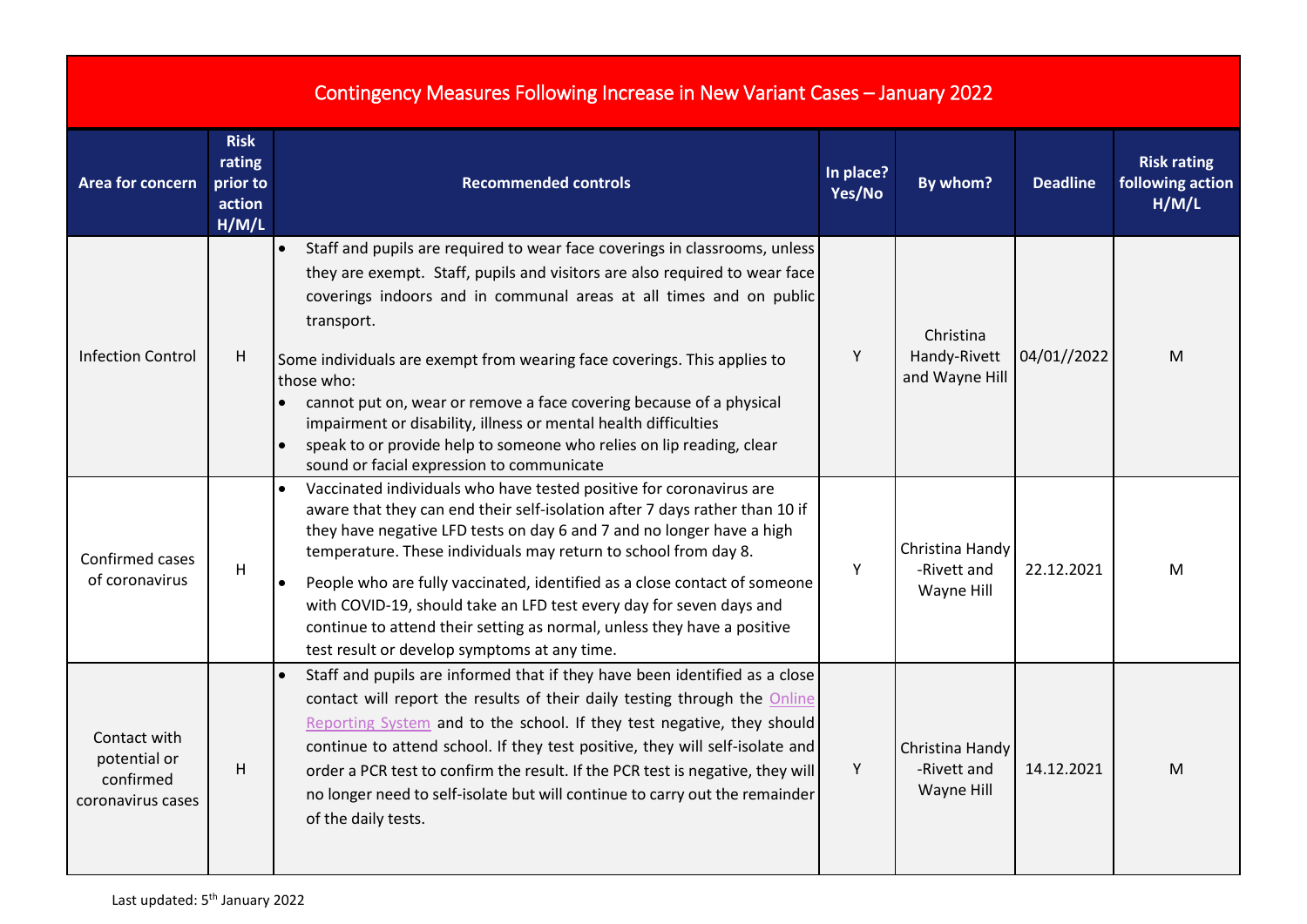|  | The school follows any further advice from its local Incident Management |  |  |
|--|--------------------------------------------------------------------------|--|--|
|  | Team following a suspected or confirmed case of the Omicron variant in   |  |  |
|  | the school community.                                                    |  |  |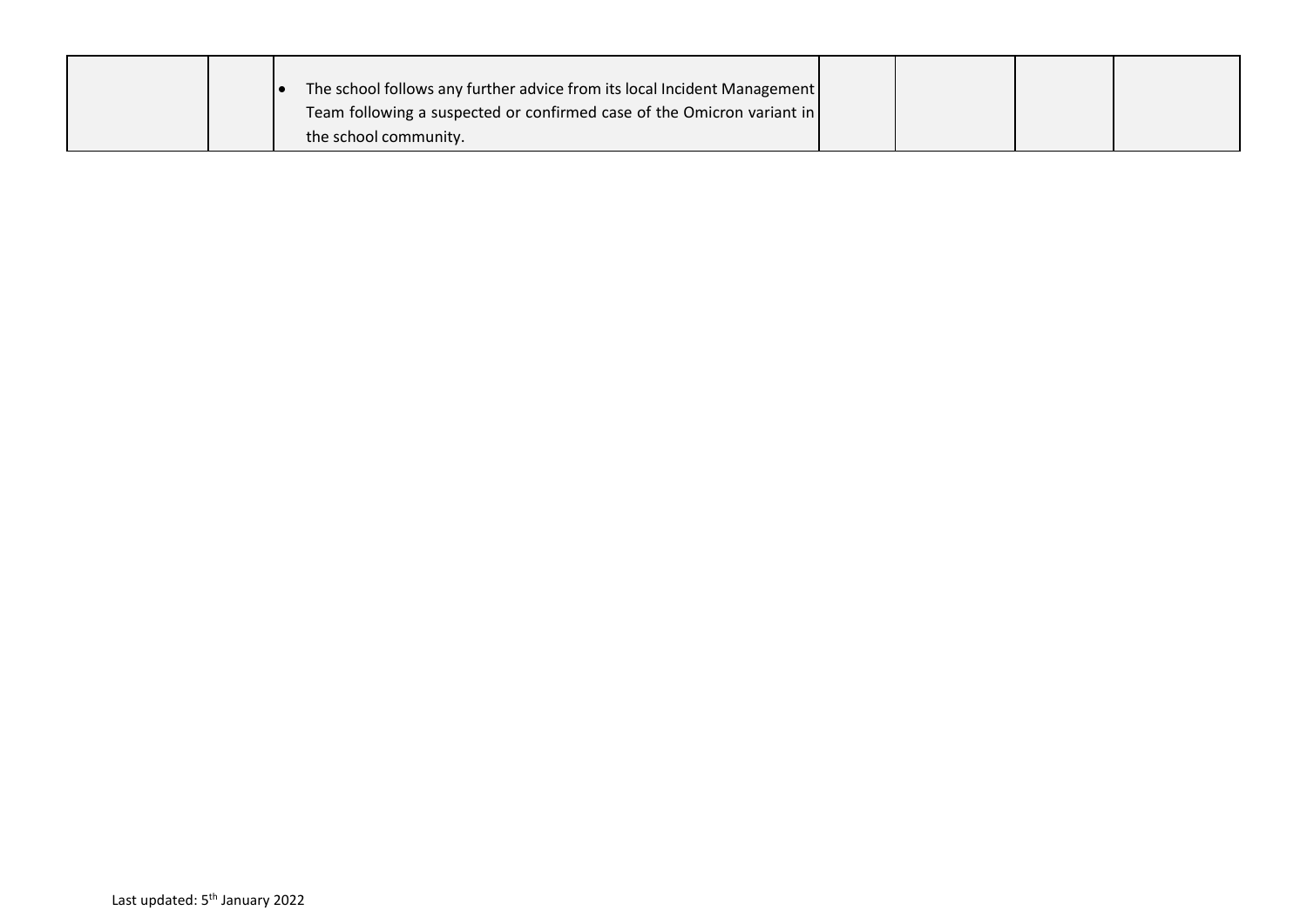|                          |                                                      | <b>Contingency Measures Following Increase in New Variant Cases</b>                                                                                                                                                                                                                                                                                                                                                                                                                                                                                                                                                                                           |                     |                                              |                 |                                                 |
|--------------------------|------------------------------------------------------|---------------------------------------------------------------------------------------------------------------------------------------------------------------------------------------------------------------------------------------------------------------------------------------------------------------------------------------------------------------------------------------------------------------------------------------------------------------------------------------------------------------------------------------------------------------------------------------------------------------------------------------------------------------|---------------------|----------------------------------------------|-----------------|-------------------------------------------------|
| <b>Area for concern</b>  | <b>Risk</b><br>rating<br>prior to<br>action<br>H/M/L | <b>Recommended controls</b>                                                                                                                                                                                                                                                                                                                                                                                                                                                                                                                                                                                                                                   | In place?<br>Yes/No | By whom?                                     | <b>Deadline</b> | <b>Risk rating</b><br>following action<br>H/M/L |
| <b>Infection Control</b> | н                                                    | Staff are required to wear face coverings indoors and in communal areas<br>at all times<br>Pupils are required to wear face coverings indoors and in communal areas<br>at all times<br>Parents and visitors are required to wear face coverings whilst indoors and<br>in communal areas at all times<br>Some individuals are exempt from wearing face coverings. This applies to<br>those who:<br>cannot put on, wear or remove a face covering because of a physical<br>impairment or disability, illness or mental health difficulties<br>speak to or provide help to someone who relies on lip reading, clear<br>sound or facial expression to communicate | Y                   | Jayne Gray and<br>Wayne Hill                 | 27/09/2021      | M                                               |
| <b>Social Distancing</b> | H                                                    | All internal mass gatherings, such as assemblies, will be suspended<br>All external trips will be suspended<br>All external events will be suspended                                                                                                                                                                                                                                                                                                                                                                                                                                                                                                          | Y                   | Christina Handy<br>-Rivett and<br>Wayne Hill | 27.09.2021      | M                                               |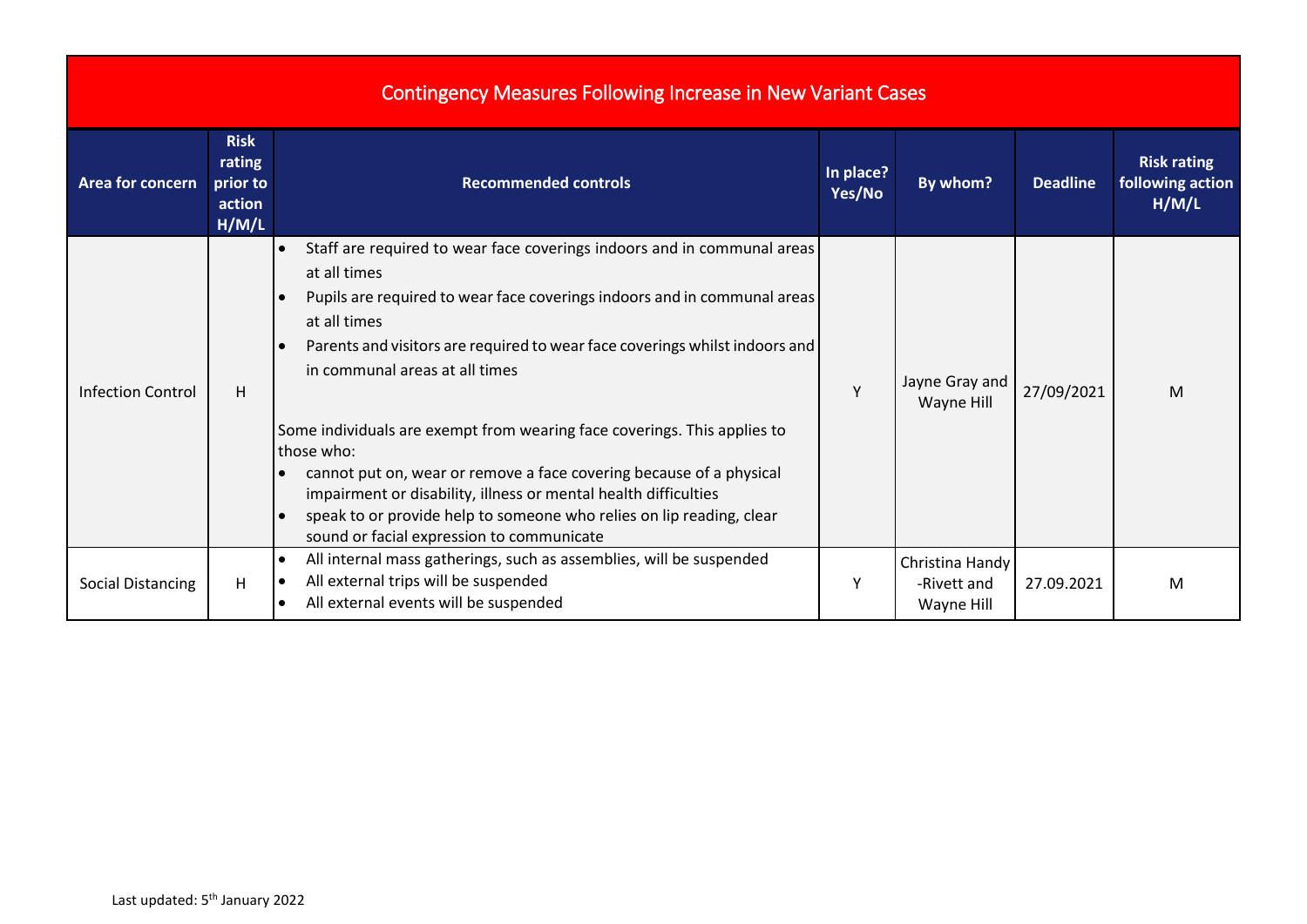| Changes to Risk Assessment Following Increase in New Variant Cases |  |
|--------------------------------------------------------------------|--|
|                                                                    |  |

| <b>Area for concern</b>  | <b>Risk</b><br>rating<br>prior to<br>action<br>H/M/L | <b>Recommended controls</b>                                                                                                                                                                                                                                                                                                                                                                                                                                                                                                                                                                                                                                                                                                                                                                                                                                                                                  | In place?<br>Yes/No | By whom?                     | <b>Deadline</b> | <b>Risk rating</b><br>following action<br>H/M/L |
|--------------------------|------------------------------------------------------|--------------------------------------------------------------------------------------------------------------------------------------------------------------------------------------------------------------------------------------------------------------------------------------------------------------------------------------------------------------------------------------------------------------------------------------------------------------------------------------------------------------------------------------------------------------------------------------------------------------------------------------------------------------------------------------------------------------------------------------------------------------------------------------------------------------------------------------------------------------------------------------------------------------|---------------------|------------------------------|-----------------|-------------------------------------------------|
| <b>Infection Control</b> | H                                                    | Staff are required to wear face coverings at all times, unless in offices or<br>eating or drinking.<br>Pupils are required to wear face coverings at all times, including to and<br>$\bullet$<br>from school, unless eating or drinking. This does not apply in situations<br>where wearing a face covering would impact on the ability to take part in<br>exercise or strenuous activity, e.g., PE lessons<br>Parents and visitors are required to wear face coverings at all times whilst<br>in the building, unless they are eating or drinking.<br>Some individuals are exempt from wearing face coverings. This applies to<br>those who:<br>cannot put on, wear or remove a face covering because of a physical<br>impairment or disability, illness or mental health difficulties<br>speak to or provide help to someone who relies on lip reading, clear<br>sound or facial expression to communicate | Y                   | Jayne Gray and<br>Wayne Hill | 18/06/2021      | M                                               |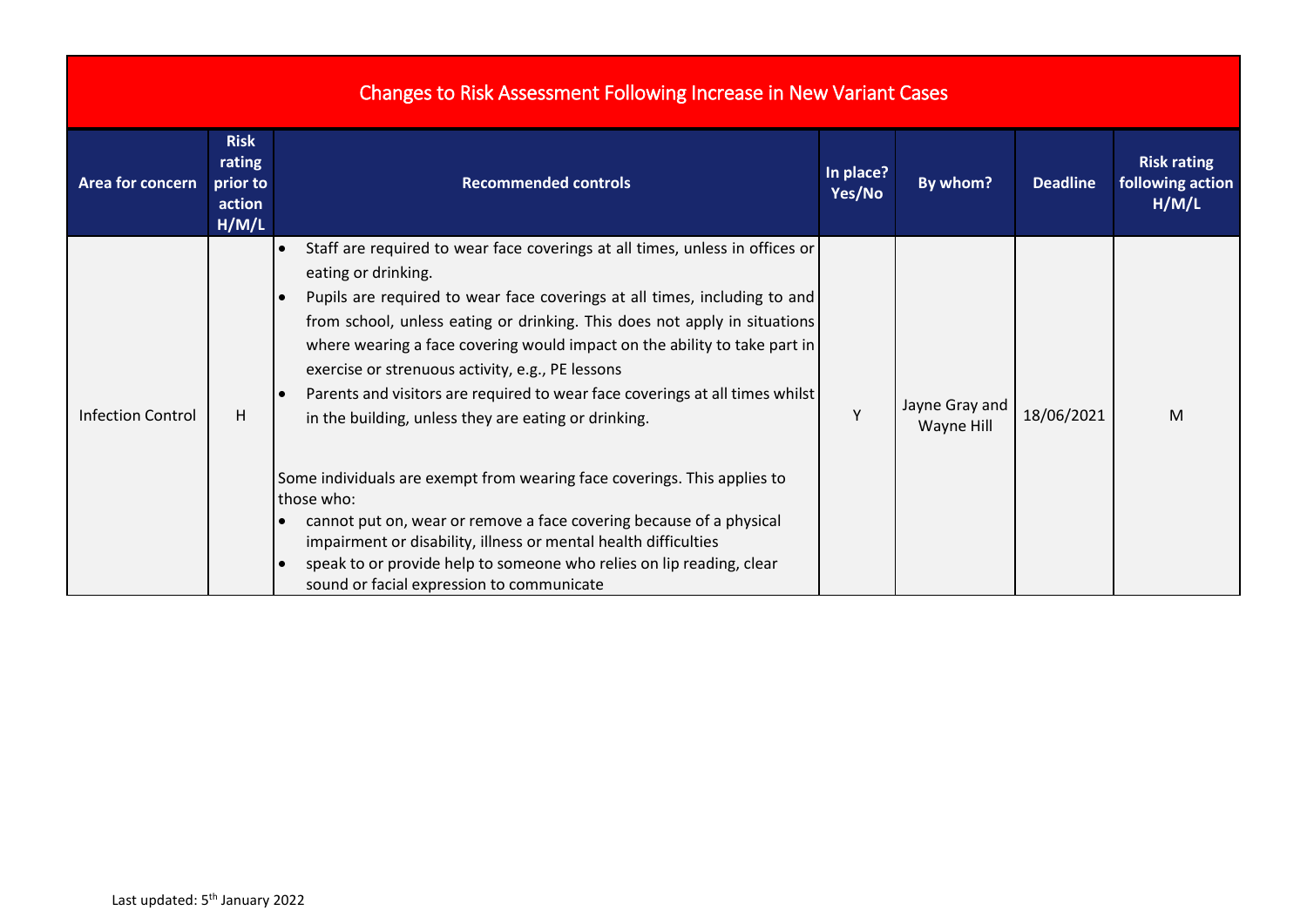| Changes to Risk Assessment Following Relaxing of Restrictions, 17 May 2021 |                                                      |                                                                                                                                                                                                                                                                                                                                                                                                                                                      |                     |                            |            |  |  |
|----------------------------------------------------------------------------|------------------------------------------------------|------------------------------------------------------------------------------------------------------------------------------------------------------------------------------------------------------------------------------------------------------------------------------------------------------------------------------------------------------------------------------------------------------------------------------------------------------|---------------------|----------------------------|------------|--|--|
| Area for concern                                                           | <b>Risk</b><br>rating<br>prior to<br>action<br>H/M/L | Recommended controls                                                                                                                                                                                                                                                                                                                                                                                                                                 | In place?<br>Yes/No | By whom?                   | Deadline   |  |  |
| <b>Infection Control</b>                                                   | н                                                    | Pupils are no longer required to wear face coverings in classrooms or<br>communal areas in school<br>Staff are no longer required to wear face coverings in classrooms. Staff should<br>wear face coverings in areas where social distancing is not possible, such as<br>corridors and communal areas.<br>Parents and visitors should wear face coverings in areas where social<br>distancing is not possible, such as corridors and communal areas. | $\mathsf{v}$        | Jayne Gray &<br>Wayne Hill | 17/05/2021 |  |  |

| <b>Changes to Risk Assessment Following Reopening March 2021</b>          |                                                      |                                                                                                                                                                                                                                                                                                                                                                                                                                                                                                  |                     |                            |                 |                                                 |  |
|---------------------------------------------------------------------------|------------------------------------------------------|--------------------------------------------------------------------------------------------------------------------------------------------------------------------------------------------------------------------------------------------------------------------------------------------------------------------------------------------------------------------------------------------------------------------------------------------------------------------------------------------------|---------------------|----------------------------|-----------------|-------------------------------------------------|--|
| Area for concern                                                          | <b>Risk</b><br>rating<br>prior to<br>action<br>H/M/L | <b>Recommended controls</b>                                                                                                                                                                                                                                                                                                                                                                                                                                                                      | In place?<br>Yes/No | By whom?                   | <b>Deadline</b> | <b>Risk rating</b><br>following action<br>H/M/L |  |
| Minimising contact<br>with potential or<br>confirmed<br>coronavirus cases | H.                                                   | Anyone who displays symptoms of coronavirus, has tested positive in the<br>last 10 days, or is in a household with someone who displays symptoms or<br>has tested positive in the last 10 days, does not enter the school premises.<br>Staff, parents, pupils and visitors are informed of the national legal<br>requirements regarding self-isolation, including that if they are required to<br>self-isolate, this must be for a full 10 days following the day they begin self-<br>isolation. |                     | Jayne Gray &<br>Wayne Hill | 08/03/2020      | M                                               |  |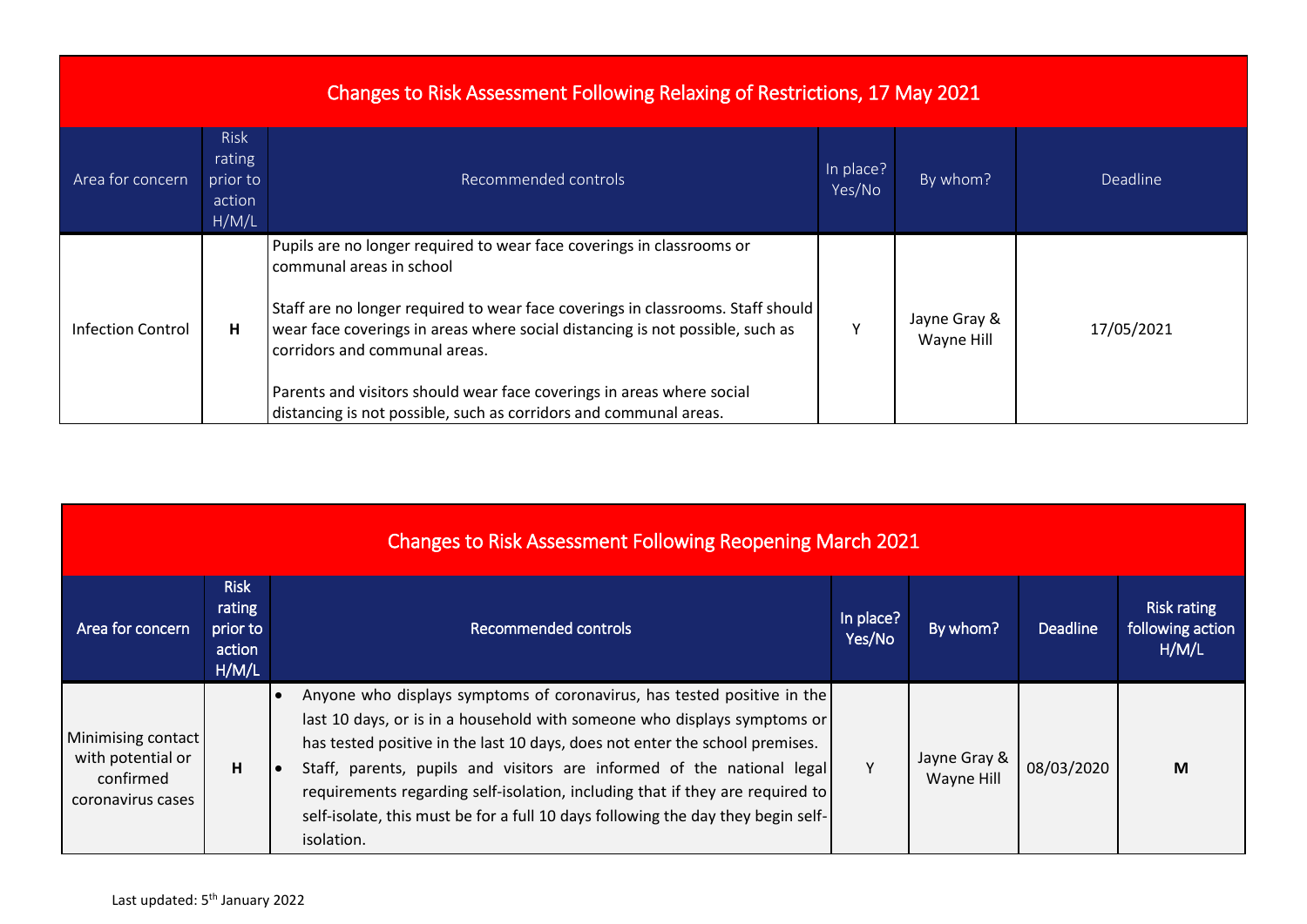| <b>Changes to Risk Assessment Following Reopening March 2021</b> |                                                      |                                                                                                                                                                                                                                                                                                                                                                                                                                                                                                                                                                                                                                                                                                                                                                                                                                                                                                                                                                                                                                                                                                                                                     |                     |                            |            |                                                 |  |
|------------------------------------------------------------------|------------------------------------------------------|-----------------------------------------------------------------------------------------------------------------------------------------------------------------------------------------------------------------------------------------------------------------------------------------------------------------------------------------------------------------------------------------------------------------------------------------------------------------------------------------------------------------------------------------------------------------------------------------------------------------------------------------------------------------------------------------------------------------------------------------------------------------------------------------------------------------------------------------------------------------------------------------------------------------------------------------------------------------------------------------------------------------------------------------------------------------------------------------------------------------------------------------------------|---------------------|----------------------------|------------|-------------------------------------------------|--|
| Area for concern                                                 | <b>Risk</b><br>rating<br>prior to<br>action<br>H/M/L | <b>Recommended controls</b>                                                                                                                                                                                                                                                                                                                                                                                                                                                                                                                                                                                                                                                                                                                                                                                                                                                                                                                                                                                                                                                                                                                         | In place?<br>Yes/No | By whom?                   | Deadline   | <b>Risk rating</b><br>following action<br>H/M/L |  |
| Confirmed cases of<br>coronavirus                                | H                                                    | Individuals at school who have been in close contact with someone who has<br>tested positive, or developed symptoms, are sent home immediately to self-<br>isolate for 10 days. Close contact is defined as follows:<br>Direct close contacts: face-to-face contact with an infected<br>individual for any length of time, within one metre, including being<br>coughed on, a face-to-face conversation, or unprotected physical<br>contact (skin-to-skin)<br>Proximity contacts: extended close contact (within one to two<br>metres for more than 15 minutes) with an infected individual<br>Travelling in a small vehicle, like a car, with an infected person<br>$\blacksquare$<br>Household members of individuals who develop symptoms or test positive<br>also begin self-isolating, starting from the day the individual's symptoms<br>started, or the day of their positive test if asymptomatic, and continue to<br>self-isolate for the next full 10 days.<br>Household members of close contacts of positive or symptomatic individuals<br>do not self-isolate unless they, or the close contact, develop symptoms or<br>test positive. | Υ                   | Jayne Gray &<br>Wayne Hill | 08/03/2020 | М                                               |  |
| <b>Infection Control</b>                                         | н                                                    | Staff are required to wear face coverings at all times, unless in offices or<br>eating or drinking.<br>Pupils are required to wear face coverings at all times, including to and from<br>school, unless eating or drinking. This does not apply in situations where<br>wearing a face covering would impact on the ability to take part in exercise<br>or strenuous activity, e.g., PE lessons<br>Parents and visitors are required to wear face coverings at all times whilst in<br>the building, unless they are eating or drinking.<br>Some individuals are exempt from wearing face coverings. This applies to those<br>who:                                                                                                                                                                                                                                                                                                                                                                                                                                                                                                                    | Y                   | Jayne Gray &<br>Wayne Hill | 08/03/2021 | М                                               |  |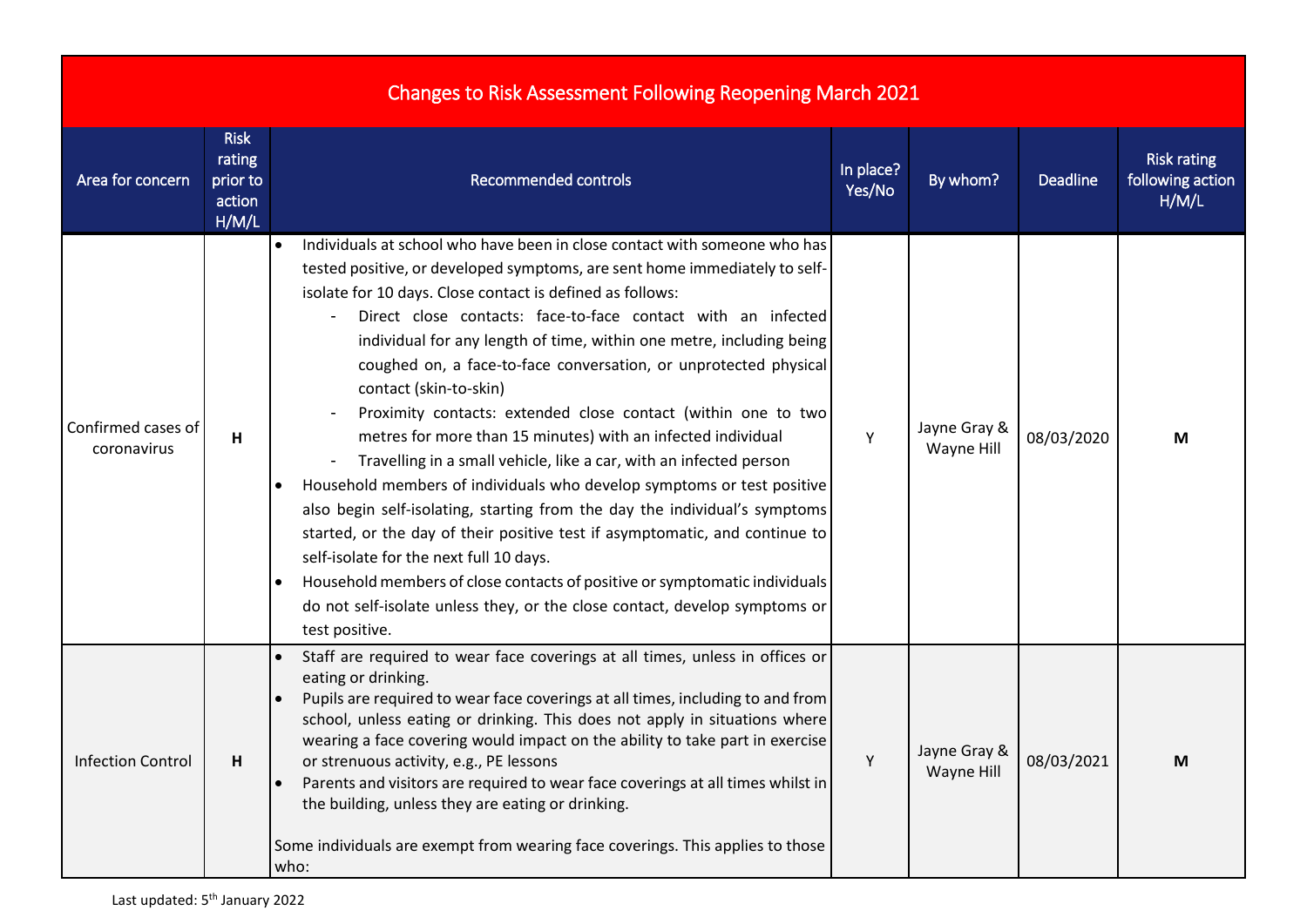## Changes to Risk Assessment Following Reopening March 2021

| Area for concern               | <b>Risk</b><br>rating<br>prior to<br>action<br>H/M/L | <b>Recommended controls</b>                                                                                                                                                                                                                                                                                                                                                                                                                                                                                                                                                                                                                                            | In place?<br>Yes/No | By whom?                      | <b>Deadline</b> | <b>Risk rating</b><br>following action<br>H/M/L |
|--------------------------------|------------------------------------------------------|------------------------------------------------------------------------------------------------------------------------------------------------------------------------------------------------------------------------------------------------------------------------------------------------------------------------------------------------------------------------------------------------------------------------------------------------------------------------------------------------------------------------------------------------------------------------------------------------------------------------------------------------------------------------|---------------------|-------------------------------|-----------------|-------------------------------------------------|
|                                |                                                      | cannot put on, wear or remove a face covering because of a physical<br>impairment or disability, illness or mental health difficulties<br>speak to or provide help to someone who relies on lip reading, clear<br>sound or facial expression to communicate                                                                                                                                                                                                                                                                                                                                                                                                            |                     |                               |                 |                                                 |
| Access to learning             | M                                                    | When operating a phased return to school to allow for testing, remote<br>education will be provided for all pupils not yet expected to attend on-site.                                                                                                                                                                                                                                                                                                                                                                                                                                                                                                                 | Y                   | Jayne Gray &<br>Faye Jeffreys | 08/03/2021      | п                                               |
| Extra-curricular<br>activities | H                                                    | The government has instructed all schools to work towards resuming before-<br>and after-school educational activities where it is part of pupil's wider<br>education and training.<br>The school will advise parents that where they are accessing this provision<br>for their children, that they must only be using this, where:<br>the provision is being offered as part of the school's educational<br>activities (including catch-up provision)<br>the provision is as part of their child's efforts to obtain a regulated<br>qualification or meet the entry requirements of an education<br>institution                                                        | Υ                   | Jayne Gray &<br>Wayne Hill    | 08/03/2021      | M                                               |
| Rapid Result<br>Testing        | H                                                    | All rapid-result testing is carried out in line with the Coronavirus (COVID-19):<br>Rapid Testing Risk Assessment, which is available on the school website.<br>Staff, pupils and parents are informed of the testing programme and what<br>$\bullet$<br>testing they are eligible for.<br>Testing is only conducted on pupils and staff after consent has been given.<br>Testing takes place on the designated test site, which has been set up in line<br>with NHS guidance.<br>Only trained personnel administer tests or supervise self-administered tests.<br>$\bullet$<br>Twice-weekly routine testing is conducted on staff who have provided their<br>consent. | Y                   | Wayne Hill                    | 08/03/2021      | M                                               |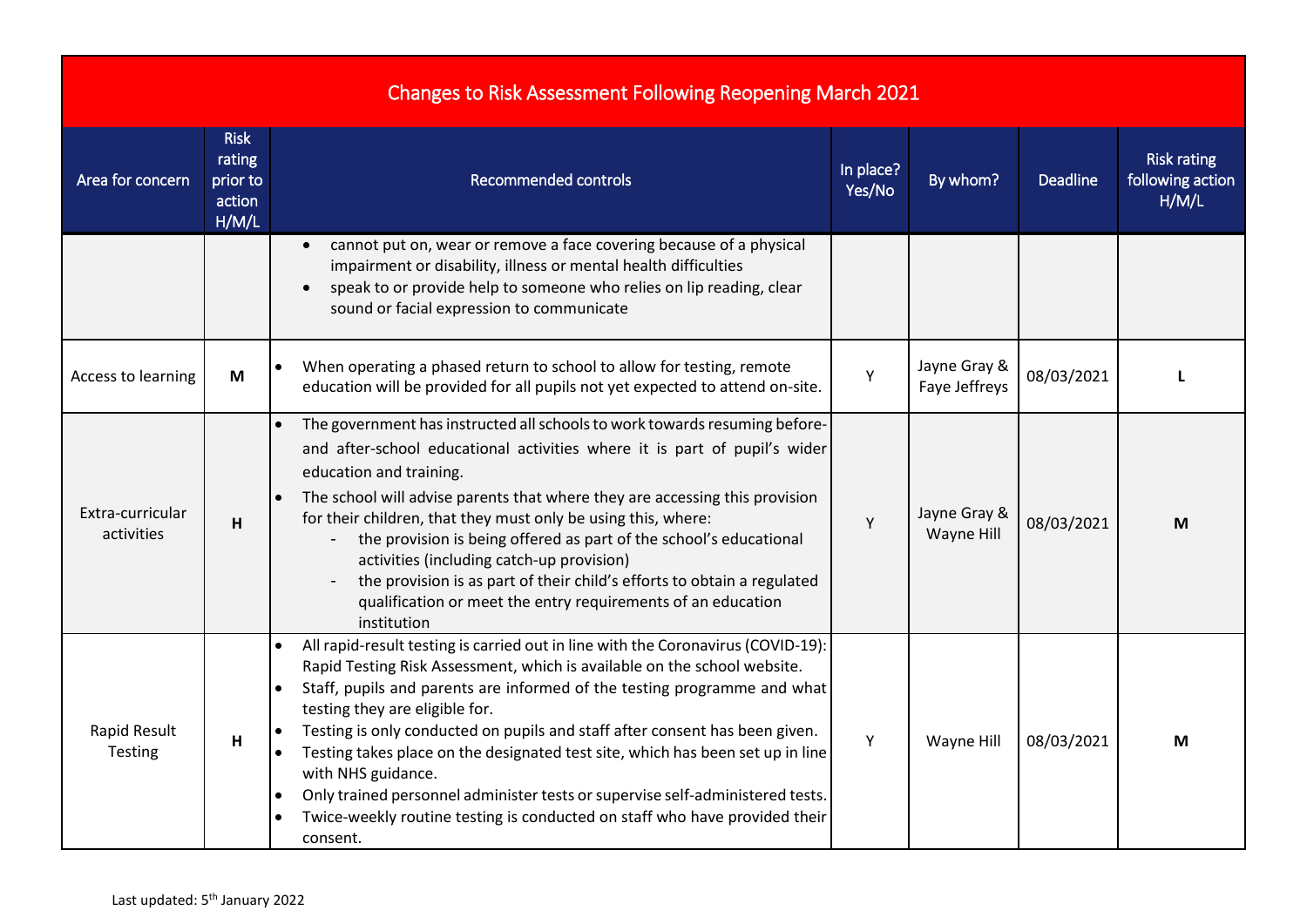| <b>Changes to Risk Assessment Following Reopening March 2021</b> |  |  |
|------------------------------------------------------------------|--|--|

| Area for concern                    | <b>Risk</b><br>rating<br>prior to<br>action<br>H/M/L | <b>Recommended controls</b>                                                                                                                                                                                                                                                                                                                                                                                                                                                                                                                                                                                                                                                                                                                                                                                                                                                                                                                                                                                                                                                                                                         | In place?<br>Yes/No | By whom?                   | <b>Deadline</b> | <b>Risk rating</b><br>following action<br>H/M/L |
|-------------------------------------|------------------------------------------------------|-------------------------------------------------------------------------------------------------------------------------------------------------------------------------------------------------------------------------------------------------------------------------------------------------------------------------------------------------------------------------------------------------------------------------------------------------------------------------------------------------------------------------------------------------------------------------------------------------------------------------------------------------------------------------------------------------------------------------------------------------------------------------------------------------------------------------------------------------------------------------------------------------------------------------------------------------------------------------------------------------------------------------------------------------------------------------------------------------------------------------------------|---------------------|----------------------------|-----------------|-------------------------------------------------|
|                                     |                                                      | Individuals who test positive following a rapid test must self-isolate and are<br>instructed to take a confirmatory polymerase chain reaction (PCR) test.<br>A negative test result does not remove the risk of transmission and all social<br>distancing and COVID related safety measures must be followed as usual.                                                                                                                                                                                                                                                                                                                                                                                                                                                                                                                                                                                                                                                                                                                                                                                                              |                     |                            |                 |                                                 |
| Rapid Result Home<br><b>Testing</b> | H                                                    | Pupils and staff in school will be supplied with LFD test kits to self-swab and<br>test themselves twice a week at home.<br>Pupils and staff must give their consent for this testing to take place.<br>Staff and pupils must report their result to NHS Test and Trace as soon as<br>the test is completed either online or by telephone as per the instructions<br>in the home test kit.<br>Staff and pupils should also share their result, whether void, positive or<br>negative, with their school to help with contact tracing.<br>Adolescents aged 12 to 17 should self-test and report with adult<br>l e<br>supervision. The adult may conduct the test if necessary.<br>Children aged 11 attending school should be tested by an adult.<br>Staff or pupils with a positive LFD test result will need to self-isolate in line<br>with the stay-at-home guidance. They will also need to arrange a lab-based<br>polymerase chain reaction (PCR) test to confirm the result if the test was<br>done at home.<br>Staff or pupils with a negative LFD test result can continue to attend school<br>and use protective measures. |                     | Jayne Gray &<br>Wayne Hill | 08.03.2021      | M                                               |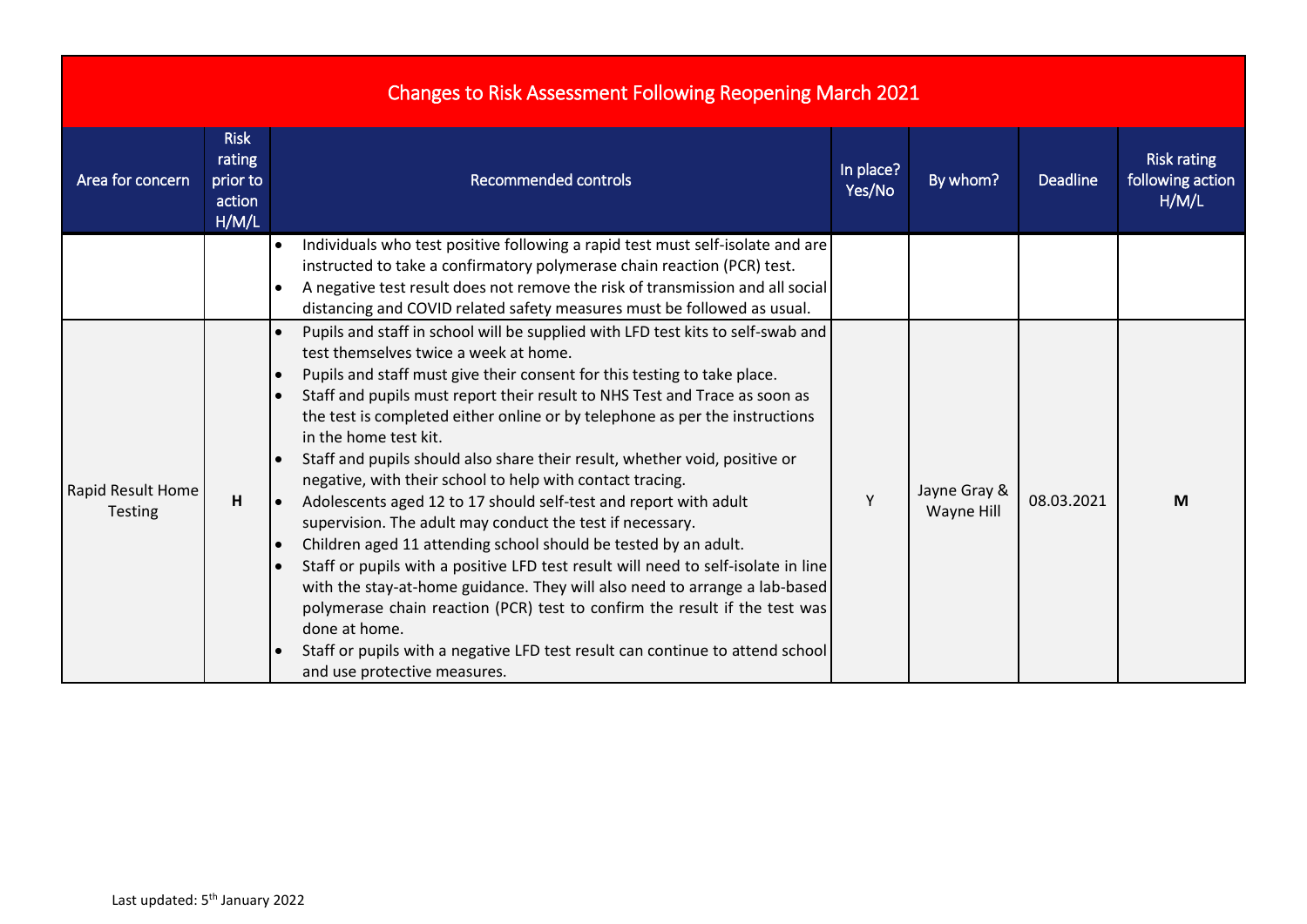| <b>Changes to Risk Assessment Following Reopening September 2020</b> |                                                      |                                                                                                                                                                                                                                                                                                                                                                                                                                                  |                     |                                              |                 |                                                 |  |  |
|----------------------------------------------------------------------|------------------------------------------------------|--------------------------------------------------------------------------------------------------------------------------------------------------------------------------------------------------------------------------------------------------------------------------------------------------------------------------------------------------------------------------------------------------------------------------------------------------|---------------------|----------------------------------------------|-----------------|-------------------------------------------------|--|--|
| Area for concern                                                     | <b>Risk</b><br>rating<br>prior to<br>action<br>H/M/L | <b>Recommended controls</b>                                                                                                                                                                                                                                                                                                                                                                                                                      | In place?<br>Yes/No | By whom?                                     | <b>Deadline</b> | <b>Risk rating</b><br>following action<br>H/M/L |  |  |
| Social Distancing                                                    | H                                                    | Y7, 8 and 9 will bubble in form groups, including break times and<br><b>lunchtimes</b><br>Y10 and 11 in be in year bubbles. All subjects are taught in sets. However,<br>pupils will be clustered with members of their form in each class.<br>Y10 and 11 will bubble with their form groups at break and lunchtimes.<br>Pupils in all year groups will not to be allowed to be in groups of more<br>than 6 when outside at break and lunchtimes | Υ                   | Christina Handy<br>-Rivett and<br>Wayne Hill | 17.09.2020      | M                                               |  |  |
| <b>Infection Control</b>                                             | H                                                    | Staff are required to wear face coverings at all times, unless in<br>classrooms/offices or eating or drinking.<br>Pupils are required to wear face coverings at all times, including to and<br>from school, unless in classrooms or eating or drinking.<br>Parents and visitors are required to wear face coverings at all times whilst<br>in the building, unless they are eating or drinking.                                                  | Y                   | Jayne Gray and<br>Wayne Hill                 | 15/09/2020      | M                                               |  |  |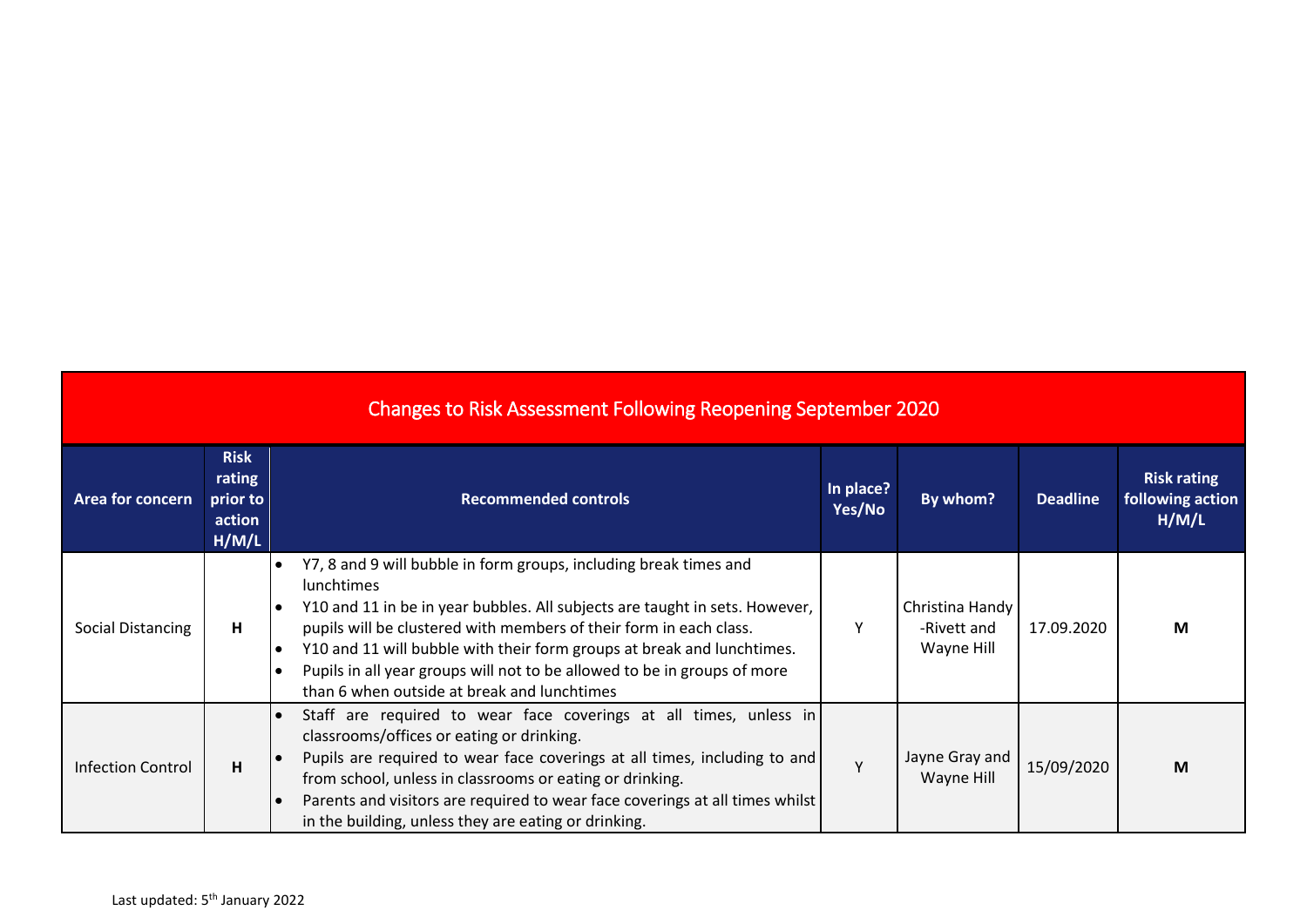| Confirmed<br><b>Coronavirus Cases</b> | н | Where an individual in the school community tests positive for<br>coronavirus, the headteacher will contact the DfE helpline immediately<br>on 0800 046 8687.        |              | Christina<br>Handy-Rivett,<br>Carolyn Hill and 17/09/2020<br>Sarah<br>Beardsmore |            | M |
|---------------------------------------|---|----------------------------------------------------------------------------------------------------------------------------------------------------------------------|--------------|----------------------------------------------------------------------------------|------------|---|
| Test and Trace                        | н | The school will track the contact that a person who tests positive has had<br>with pupils and staff. This information will be shared with the DfE as<br>appropriate. | $\mathsf{v}$ | Wayne Hill                                                                       | 17/09/2020 | M |

| <b>Area for concern</b>                    | <b>Risk</b><br>rating<br>prior to<br>action<br>H/M/L | <b>Recommended controls</b>                                                                                                                                                                                                                                                                                                                                                                                                                                                                                                                                                                                                                                                                                               | In place?<br>Yes/No | By whom?                                                   | <b>Deadline</b> | <b>Risk rating</b><br>following action<br>H/M/L |
|--------------------------------------------|------------------------------------------------------|---------------------------------------------------------------------------------------------------------------------------------------------------------------------------------------------------------------------------------------------------------------------------------------------------------------------------------------------------------------------------------------------------------------------------------------------------------------------------------------------------------------------------------------------------------------------------------------------------------------------------------------------------------------------------------------------------------------------------|---------------------|------------------------------------------------------------|-----------------|-------------------------------------------------|
| Awareness of<br>policies and<br>procedures | н                                                    | All staff, pupils and volunteers are aware of all relevant policies and<br>procedures including, but not limited to, the following:<br>Social Distancing Policy Statement<br>$\blacksquare$<br><b>Health and Safety Policy</b><br>$\blacksquare$<br><b>Infection Control Policy</b><br>$\blacksquare$<br>First Aid Policy<br>$\blacksquare$<br><b>Fire Safety Policy</b><br><b>Behaviour Management Policy</b><br>Coronavirus (COVID-19) Full Opening Plan<br>All staff have regard to all relevant guidance and legislation including, but<br>$\overline{\phantom{a}}$<br>not limited to, the following:<br>The Reporting of Injuries, Diseases and Dangerous Occurrences<br>$\blacksquare$<br>Regulations (RIDDOR) 2013 | v                   | Jayne Gray,<br>Wayne Hill and<br>Christina<br>Handy-Rivett | 17/08/2020      | M                                               |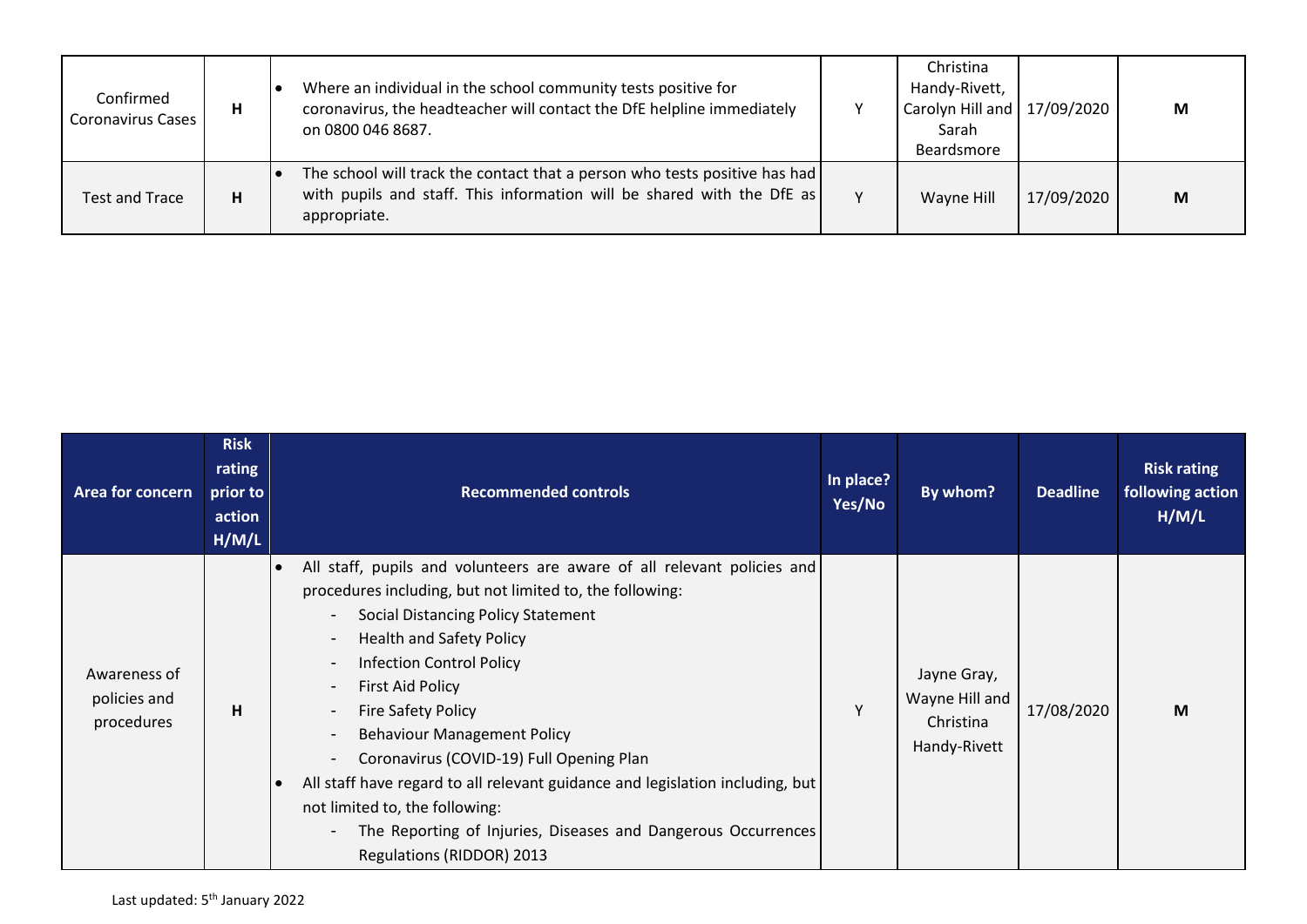| Area for concern | <b>Risk</b><br>rating<br>prior to<br>action<br>H/M/L | <b>Recommended controls</b>                                                                                                                                                                                                                                                                                                                                                                                                                                                                                                                                                                                                                                                                                                                                                                                                                                                                                                                         | In place?<br>Yes/No | By whom?   | <b>Deadline</b> | <b>Risk rating</b><br>following action<br>H/M/L |
|------------------|------------------------------------------------------|-----------------------------------------------------------------------------------------------------------------------------------------------------------------------------------------------------------------------------------------------------------------------------------------------------------------------------------------------------------------------------------------------------------------------------------------------------------------------------------------------------------------------------------------------------------------------------------------------------------------------------------------------------------------------------------------------------------------------------------------------------------------------------------------------------------------------------------------------------------------------------------------------------------------------------------------------------|---------------------|------------|-----------------|-------------------------------------------------|
|                  |                                                      | The Health Protection (Notification) Regulations 2010<br>Public Health England (PHE) (2017) 'Health protection in schools<br>and other childcare facilities'<br>DfE (2020) 'Guidance for schools: coronavirus (COVID-19)'<br>Staff receive any necessary training to help keep pupils safe and support<br>them, e.g. infection control and pupil wellbeing.<br>The school keeps up-to-date with advice issued by, but not limited to, the<br>following:<br><b>DfE</b><br><b>NHS</b><br>PHE<br>Department of Health and Social Care<br>The school's local health protection team (HPT)<br>Parents to have access to a Wider Opening Handbook for Parents which<br>explains the measures that are in place to ensure the safety of the school<br>community.<br>Pupils are made aware of the measures that are in place (e.g. infection<br>control and behaviour expectations) via various methods, including staff<br>and visual aids around schools. |                     |            |                 |                                                 |
| Premises         | п.                                                   | Interserve checks all exterior windows, doors, locks, and other access<br>points to ascertain security and integrity, including any signs of water<br>ingress.<br>Interserve identifies any signs of unauthorised access, arson, vandalism or<br>anti-social behaviour on the premises.<br>A suitably trained individual inspects all roofs, lofts and elevated access<br>points for integrity and signs of water ingress.<br>Roof and loft inspections are not carried out by untrained personnel.<br>A suitably trained individual checks that external electrical equipment (e.g.<br>$\bullet$<br>CCTV cameras) is in working order.                                                                                                                                                                                                                                                                                                             | Y                   | Wayne Hill | 17/08/2020      | M                                               |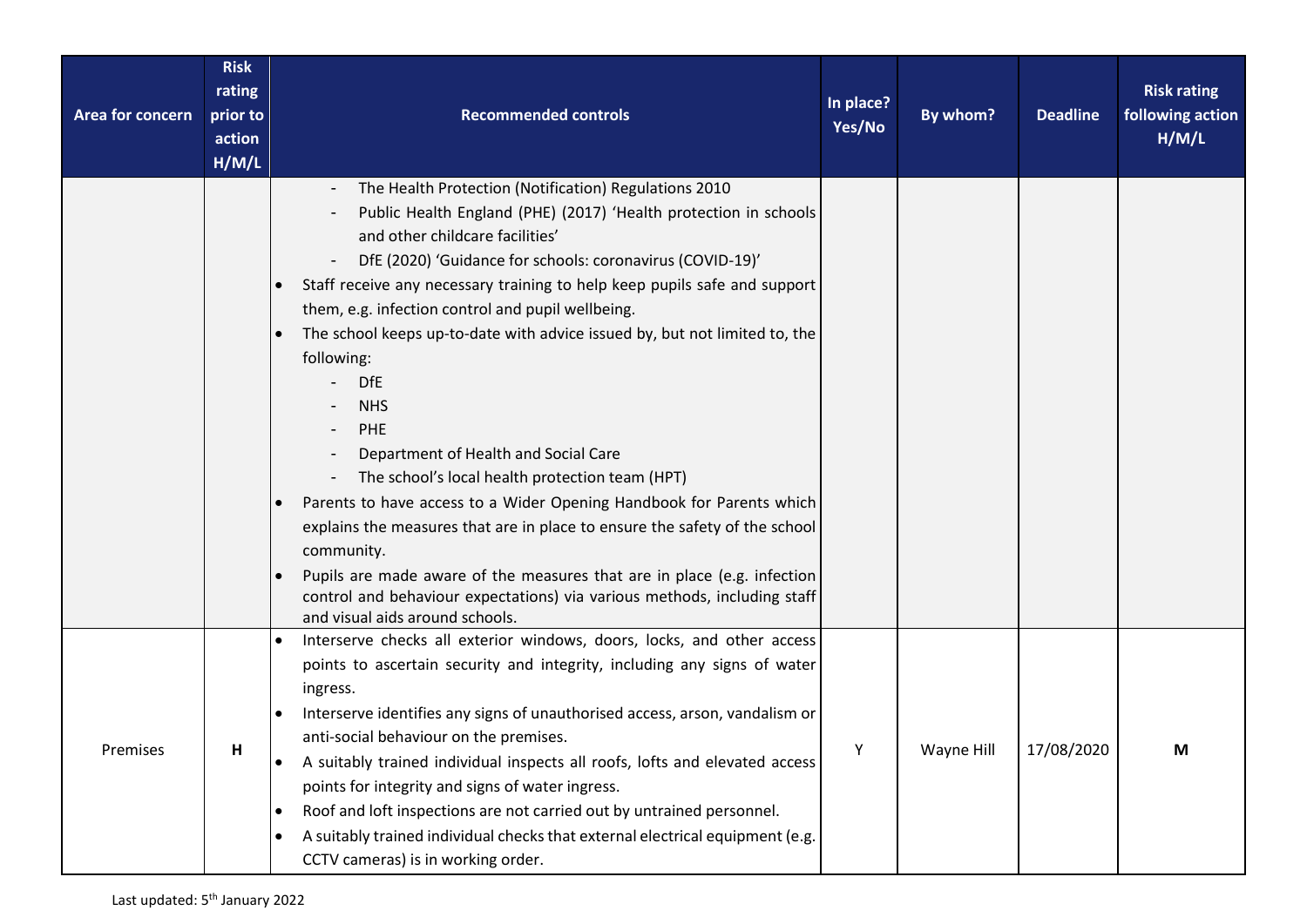| <b>Risk</b><br>rating<br>prior to<br>Area for concern<br>action<br>H/M/L | <b>Recommended controls</b>                                                                                                                                                                                                                                                                                                                                                                                                                                                                                                                                                                                                                                                                                                                                                                                                                                                                                                                                                                                                                                                                                                                                                                                                                                                                                                                                                                                                                                                                                                                                           | In place?<br>Yes/No | By whom? | <b>Deadline</b> | <b>Risk rating</b><br>following action<br>H/M/L |
|--------------------------------------------------------------------------|-----------------------------------------------------------------------------------------------------------------------------------------------------------------------------------------------------------------------------------------------------------------------------------------------------------------------------------------------------------------------------------------------------------------------------------------------------------------------------------------------------------------------------------------------------------------------------------------------------------------------------------------------------------------------------------------------------------------------------------------------------------------------------------------------------------------------------------------------------------------------------------------------------------------------------------------------------------------------------------------------------------------------------------------------------------------------------------------------------------------------------------------------------------------------------------------------------------------------------------------------------------------------------------------------------------------------------------------------------------------------------------------------------------------------------------------------------------------------------------------------------------------------------------------------------------------------|---------------------|----------|-----------------|-------------------------------------------------|
|                                                                          | Interserve checks all areas of the school grounds, including car parks and<br>$\bullet$<br>walkways, for any potential hazards.<br>Interserve checks all trees and shrubbery to ensure they do not pose a risk,<br>e.g. there are no broken or overhanging branches.<br>Interserve checks all security systems for integrity and that they are in<br>working order.<br>Interserve makes the school, BSF and insurers aware of the building's state<br>of use.<br>Interserve ensures that the insurer's risk mitigation requirements are<br>enacted and observed.<br>All keyholder information is updated in accordance with the insurer's<br>instructions, where required.<br>Interserve checks for any signs of pests, and any damage or loss of supplies<br>as a result of pest activity.<br>External signage is visible to show that access to the school premises is<br>restricted.<br>Any hazards found during checks on the premises are reported to the<br>Assistant Headteacher as soon as possible and issues are resolved prior to<br>the school reopening to more pupils.<br>The Headteacher, in conjunction with the governing board, ensures the<br>school opens only when it is safe and advisable to do so, in line with local<br>and national advice.<br>The Headteacher and SLT identifies which areas of the school may be used<br>for school activity, and by which pupils, and communicates this to staff,<br>pupils and volunteers accordingly.<br>Areas of the premises which remain closed are adequately secured and<br>clearly identifiable. |                     |          |                 |                                                 |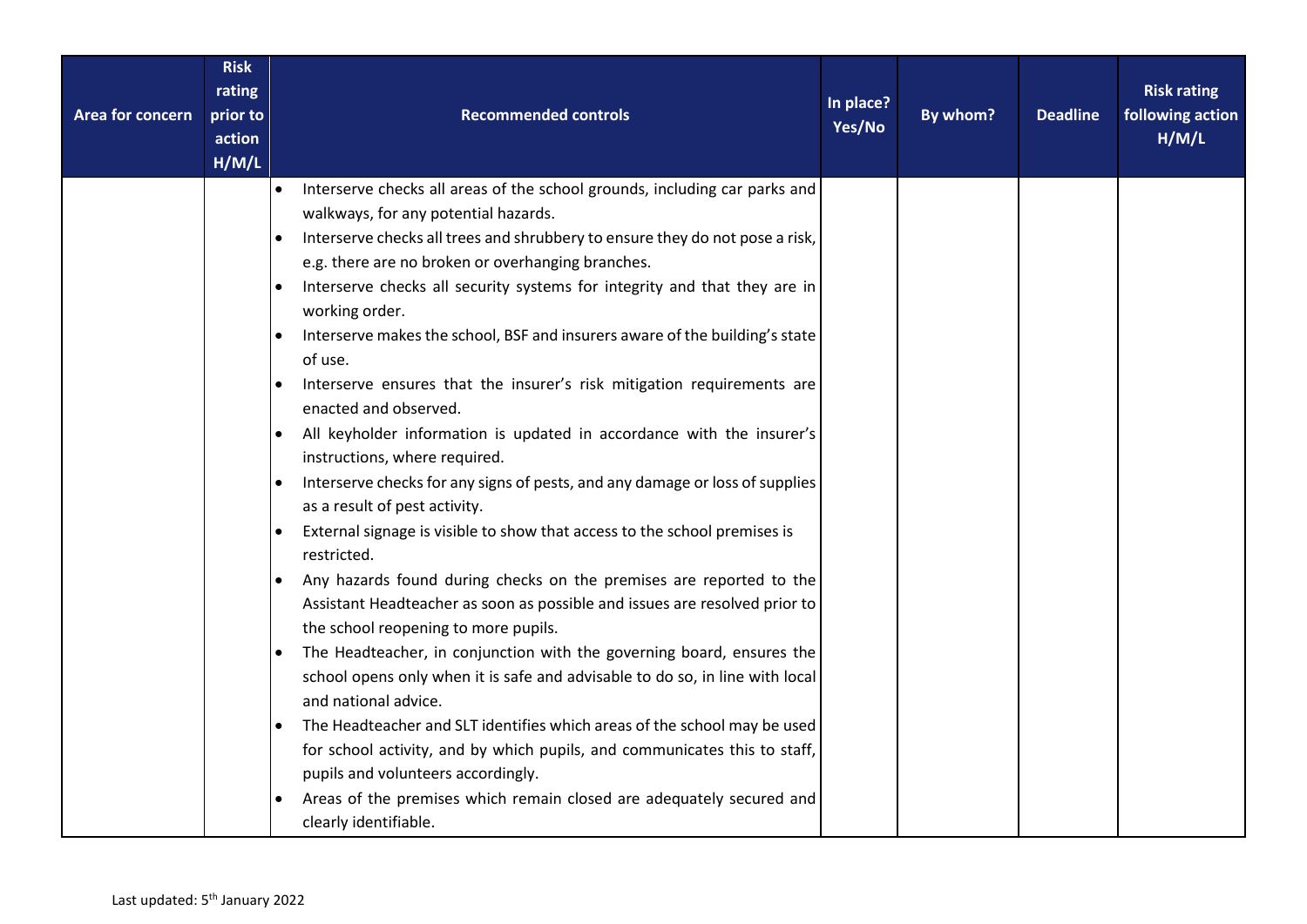| Area for concern                               | <b>Risk</b><br>rating<br>prior to<br>action<br>H/M/L | <b>Recommended controls</b>                                                                                                                                                                                                                                                                                                                                                                                                                                                                                                                                                                                                                                                                       | In place?<br>Yes/No | By whom?   | <b>Deadline</b> | <b>Risk rating</b><br>following action<br>H/M/L |
|------------------------------------------------|------------------------------------------------------|---------------------------------------------------------------------------------------------------------------------------------------------------------------------------------------------------------------------------------------------------------------------------------------------------------------------------------------------------------------------------------------------------------------------------------------------------------------------------------------------------------------------------------------------------------------------------------------------------------------------------------------------------------------------------------------------------|---------------------|------------|-----------------|-------------------------------------------------|
|                                                |                                                      | Interserve arranges for any changes to the premises to be made to account<br>$\bullet$<br>for social distancing measures.<br>The Headteacher limits access to the school for all non-essential visitors,<br>e.g. guest speakers or third-party extra-curricular clubs.                                                                                                                                                                                                                                                                                                                                                                                                                            |                     |            |                 |                                                 |
| Gas supply,<br>systems and<br>equipment        | H                                                    | A suitably qualified technician checks the gas mains supply and any gas<br>systems for integrity, leaks and safety.<br>Where the gas supply or any gas systems have been switched off or<br>isolated, a suitably qualified technician switches them back on, where<br>required.<br>A suitably trained technician checks that all gas detection systems,<br>including carbon monoxide detectors, are in working order.<br>A suitably trained technician checks all gas cylinders, e.g. butane and liquid<br>petroleum gas (LPG), for integrity.<br>Interserve checks that all mandatory inspections of gas equipment are up-<br>to-date and arranges any required inspections as soon as possible. | Y                   | Wayne Hill | 17/08/2020      | М                                               |
| Electrical supply,<br>systems and<br>equipment | H                                                    | A suitably qualified technician checks the electrical mains supply and any<br>electrical systems for integrity and safety.<br>Where the electrical mains supply or any electrical systems have been<br>switched off or isolated, a suitably qualified technician switches them back<br>on, where required.<br>The relevant staff check that all phone and broadband connectivity is in<br>$\bullet$<br>working order.<br>A suitably trained technician checks that the main and emergency lights<br>are in working order.<br>The relevant staff perform visual checks on all electrical equipment, e.g.<br>computers and plug sockets.                                                            | Y                   | Wayne Hill | 17/08/2020      | М                                               |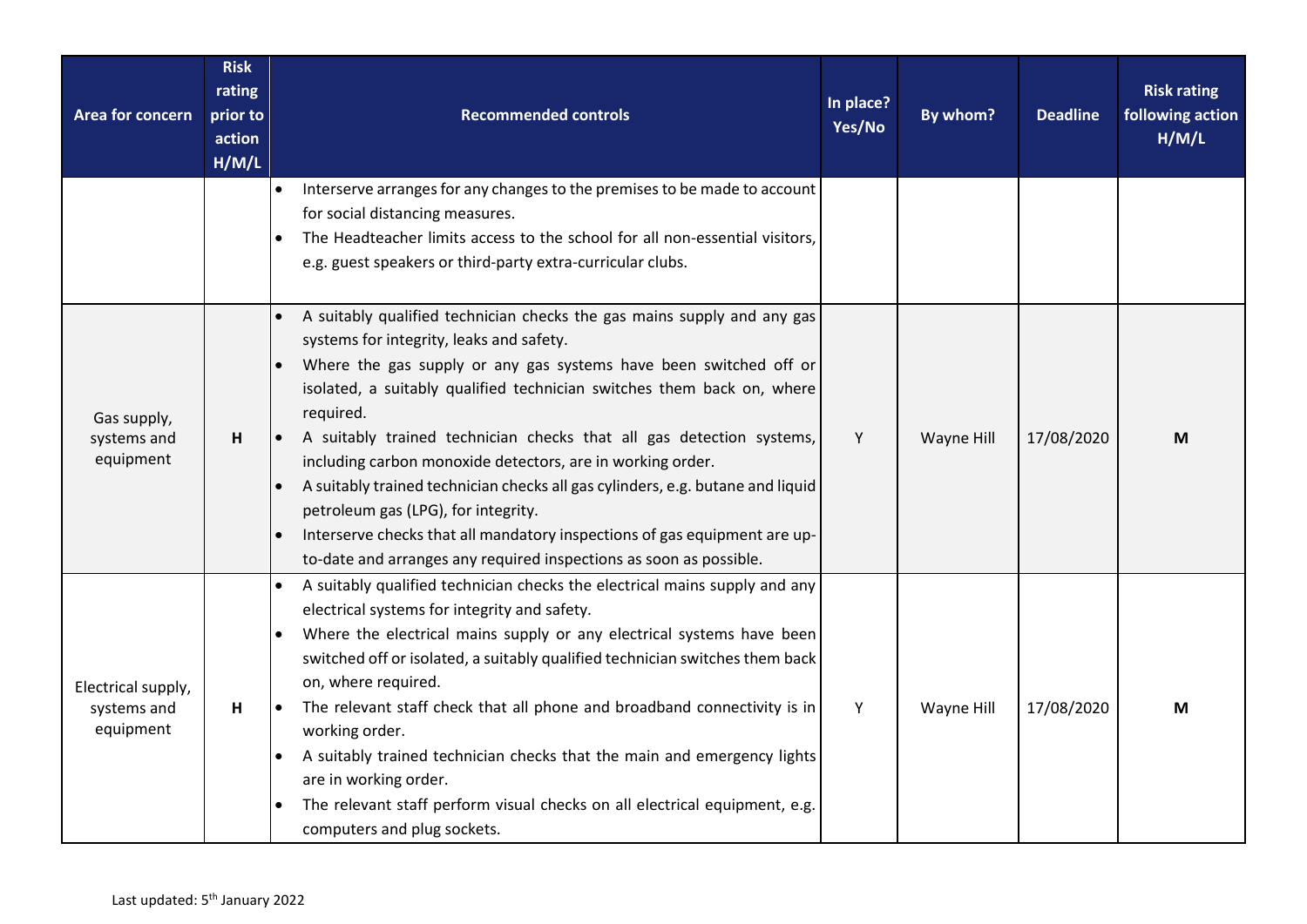| Area for concern           | <b>Risk</b><br>rating<br>prior to<br>action<br>H/M/L | <b>Recommended controls</b>                                                                                                                                                                                                                                                                                                                                                                                                                                                                                                                                                                                                                                                                                                                                                                                                                                                                                                                                                                                                                                                                                                                                                                                                                                                                       | In place?<br>Yes/No | By whom?   | <b>Deadline</b> | <b>Risk rating</b><br>following action<br>H/M/L |
|----------------------------|------------------------------------------------------|---------------------------------------------------------------------------------------------------------------------------------------------------------------------------------------------------------------------------------------------------------------------------------------------------------------------------------------------------------------------------------------------------------------------------------------------------------------------------------------------------------------------------------------------------------------------------------------------------------------------------------------------------------------------------------------------------------------------------------------------------------------------------------------------------------------------------------------------------------------------------------------------------------------------------------------------------------------------------------------------------------------------------------------------------------------------------------------------------------------------------------------------------------------------------------------------------------------------------------------------------------------------------------------------------|---------------------|------------|-----------------|-------------------------------------------------|
|                            |                                                      | Interserve ensures that any mandatory inspections of electrical equipment<br>$\bullet$<br>are up-to-date and arranges any required inspections as soon as possible.                                                                                                                                                                                                                                                                                                                                                                                                                                                                                                                                                                                                                                                                                                                                                                                                                                                                                                                                                                                                                                                                                                                               |                     |            |                 |                                                 |
| Heating and<br>ventilation | н                                                    | The relevant staff adjust any thermostats to heat internal spaces and<br>water, ensuring a suitable stable temperature is reached before the school<br>opens.<br>Where heating has been switched off or energy supplies for heating have<br>been isolated, a suitably trained individual switches them back on, as<br>required.<br>Interserve checks that all ventilation systems, including fume extraction<br>systems, are in working order and that there are no blockages present in<br>external or internal vents.<br>All ventilation systems remain energised in normal operating mode.<br>Where mechanical ventilation is used, recirculatory systems are adjusted<br>to full fresh air where possible.<br>Where possible, the windows of occupied rooms are open.<br>Ventilation to chemical stores remain operational.<br>Phase 1 operational adjustments:<br>School staff will be responsible for opening and closing their windows, with<br>particular focus on spaces which are occupied. This will need to be managed<br>by schools.<br>The following adaptations will be made in respect of the<br>mechanical ventilation on site:<br>Change the operation of the Air Handling Plant to be fresh air<br>a.<br>inlet only (no recirculation of air) - this will require works by the | Y                   | Wayne Hill | 17/08/2020      | M                                               |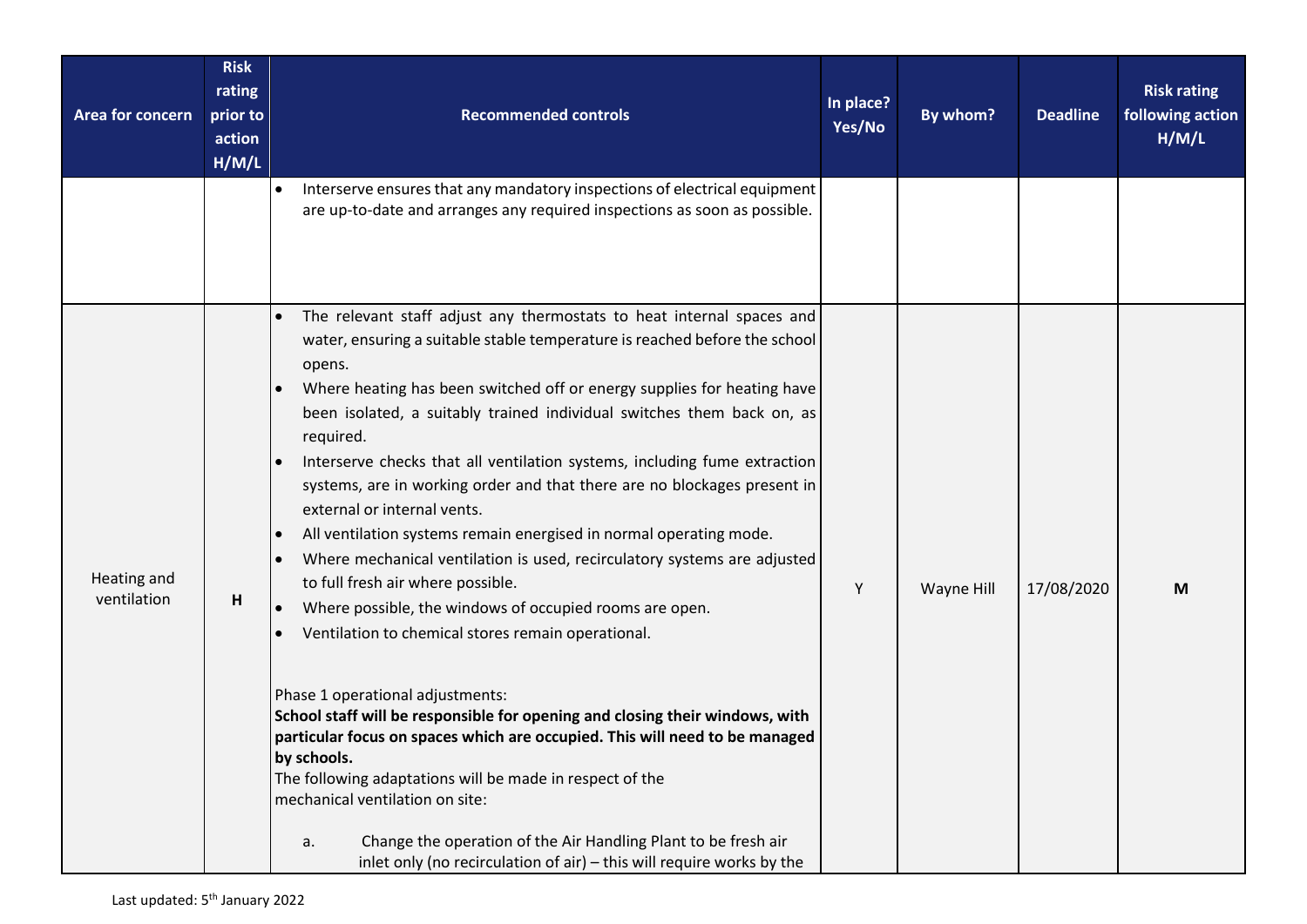| Area for concern                     | <b>Risk</b><br>rating<br>prior to<br>action<br>H/M/L | <b>Recommended controls</b>                                                                                                                                                                                                                                                                                                                                                                                                                                                                                                                                                                                                                                                                                                                                                                                                                                                                                                                                                                                                                                                                               | In place?<br>Yes/No | By whom?                                      | <b>Deadline</b> | <b>Risk rating</b><br>following action<br>H/M/L |
|--------------------------------------|------------------------------------------------------|-----------------------------------------------------------------------------------------------------------------------------------------------------------------------------------------------------------------------------------------------------------------------------------------------------------------------------------------------------------------------------------------------------------------------------------------------------------------------------------------------------------------------------------------------------------------------------------------------------------------------------------------------------------------------------------------------------------------------------------------------------------------------------------------------------------------------------------------------------------------------------------------------------------------------------------------------------------------------------------------------------------------------------------------------------------------------------------------------------------|---------------------|-----------------------------------------------|-----------------|-------------------------------------------------|
|                                      |                                                      | manufacturer on site and will be dependent upon availability. It is<br>noted that in Europe the recommendation is to run the fans at<br>full capacity. The current recommendation is to maintain the<br>designed air change regime.<br>Turn the thermal wheels are to remain turned on - check all<br>b.<br>seals are operating correctly<br>Maintain the current regime in rooms where air conditioning<br>c.<br>serves single rooms e.g. ICT classrooms and server room where<br>the HSE advise the risk is very low, these systems will require<br>increased maintenance as filters will need to be changed more<br>frequently.<br>Carry out additional inspections to check on corrosion - in<br>d.<br>particular heating and fan coils<br>Increase the running period by 2 hours beyond the school<br>e.<br>occupancy period (accepting that there might still be some IFM<br>staff on site during that period). For example, 7.30 am to 3.30pm<br>running time would be increased to 7.30am to 5.30pm<br>f.<br>Provide relief against penalty deductions for temperature,<br>energy usage and noise |                     |                                               |                 |                                                 |
| Fire safety and<br>evacuation routes | H                                                    | A suitably trained individual checks that all fire detection, alarm systems,<br>fire extinguishers and sprinklers are in working order.<br>The Assistant Headteacher and School Business Manager ensure that the<br>$\bullet$<br>fire management plan and fire safety risk assessment are up-to-date and<br>applicable to any changes in people movement or access, e.g. if parts of<br>the school remain temporarily closed.<br>The Headteacher identifies how social distancing measures are to be<br>observed at evacuation points and communicates this to all staff,<br>volunteers, pupils, parents and contractors.                                                                                                                                                                                                                                                                                                                                                                                                                                                                                 | Y                   | Jayne Gray,<br>Wayne Hill and<br>Gloria Thorp | 17/08/2020      | M                                               |
| Water storage,<br>drainage systems   | H                                                    | A suitably trained individual checks all hot and cold water systems,<br>including air conditioning units, for legionella or other harmful build-ups.                                                                                                                                                                                                                                                                                                                                                                                                                                                                                                                                                                                                                                                                                                                                                                                                                                                                                                                                                      | Υ                   | Wayne Hill                                    | 17/08/2020      | M                                               |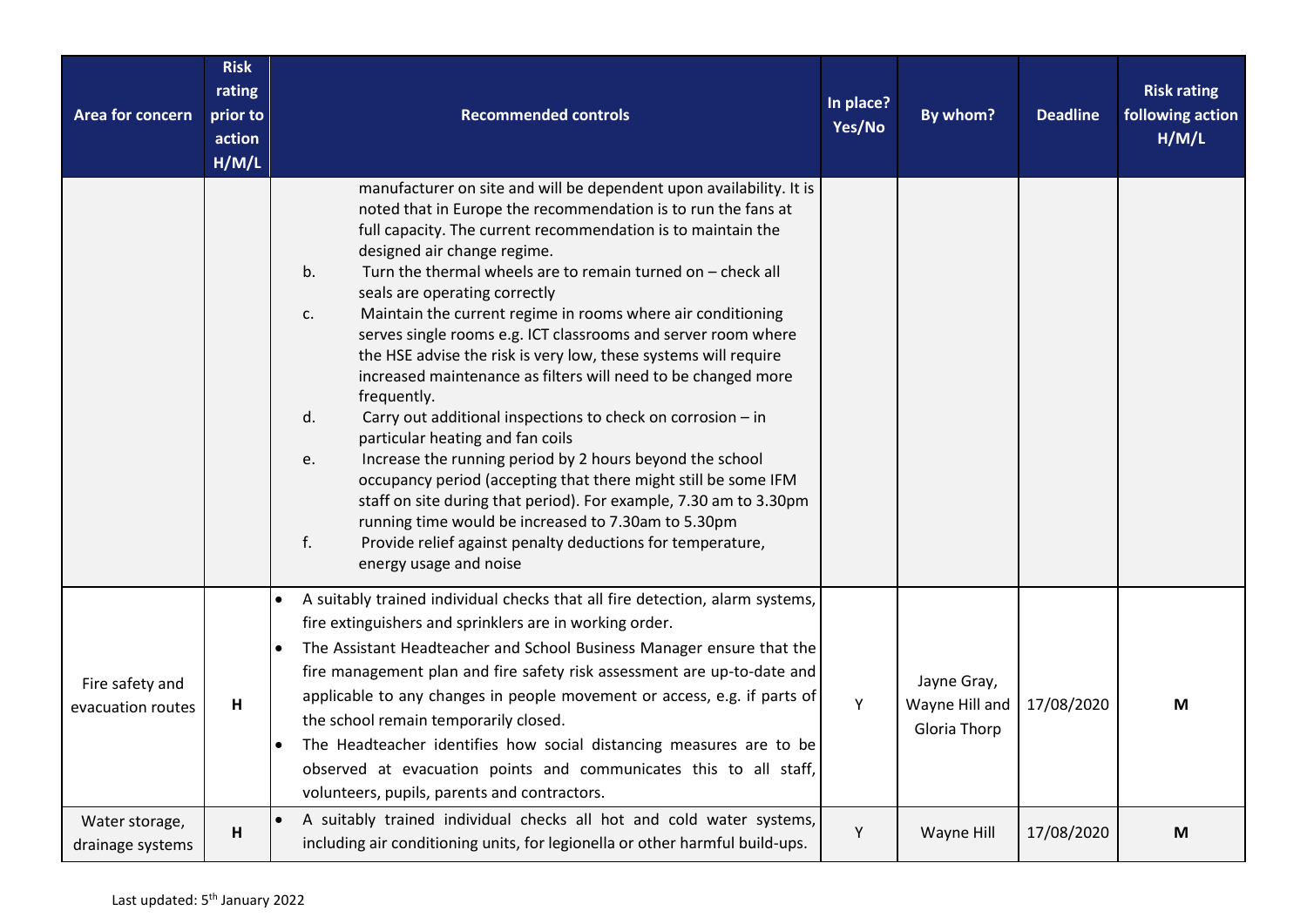| Area for concern | <b>Risk</b><br>rating<br>prior to<br>action<br>H/M/L | <b>Recommended controls</b>                                                                                                                         | In place?<br>Yes/No | By whom?   | <b>Deadline</b> | <b>Risk rating</b><br>following action<br>H/M/L |
|------------------|------------------------------------------------------|-----------------------------------------------------------------------------------------------------------------------------------------------------|---------------------|------------|-----------------|-------------------------------------------------|
| and sanitary     |                                                      | All water systems are thoroughly flushed, e.g. toilets and taps, and<br>$\bullet$                                                                   |                     |            |                 |                                                 |
| appliances       |                                                      | Interserve commissions a water treatment specialist to chlorinate water<br>systems where required.                                                  |                     |            |                 |                                                 |
|                  |                                                      | All equipment that uses water is run through a cycle, e.g. dishwashers and                                                                          |                     |            |                 |                                                 |
|                  |                                                      | washing machines, to flush limescale and bacteria build-up.                                                                                         |                     |            |                 |                                                 |
|                  |                                                      | A suitably trained individual checks that any swimming pools or other                                                                               |                     |            |                 |                                                 |
|                  |                                                      | indoor bodies of water are safe for use.                                                                                                            |                     |            |                 |                                                 |
|                  |                                                      | A suitably trained individual checks all sanitary appliances, including                                                                             |                     |            |                 |                                                 |
|                  |                                                      | drainage, for blockages, adequate hygiene and that they are in working<br>order.                                                                    |                     |            |                 |                                                 |
|                  |                                                      | Where necessary, a suitably trained individual switches on any drainage or                                                                          |                     |            |                 |                                                 |
|                  |                                                      | sanitary systems that were turned off or isolated during closure.                                                                                   |                     |            |                 |                                                 |
|                  |                                                      | Interserve checks that lifts, stairlifts and automatic doors are in working                                                                         |                     |            |                 |                                                 |
|                  |                                                      | order.                                                                                                                                              |                     |            |                 |                                                 |
| Lifts, automatic |                                                      | Interserve ensures that that any mandatory inspections for lifts, stairlifts                                                                        |                     |            |                 |                                                 |
| doors and plant  | H                                                    | and automatic doors are up-to-date and arranges any required inspections                                                                            | Y                   | Wayne Hill | 17/08/2020      | M                                               |
| equipment        |                                                      | as soon as possible.                                                                                                                                |                     |            |                 |                                                 |
|                  |                                                      | A suitably trained technician checks the integrity and working order of any<br>plant equipment, and that any mandatory inspections are up to date - |                     |            |                 |                                                 |
|                  |                                                      | Interserve ensures any required inspections take place as soon as possible.                                                                         |                     |            |                 |                                                 |
|                  |                                                      | Interserve creates a cleaning schedule that ensures cleaning is generally                                                                           |                     |            |                 |                                                 |
|                  |                                                      | enhanced and includes:                                                                                                                              |                     |            |                 |                                                 |
|                  |                                                      | More frequent cleaning of rooms and shared areas (including                                                                                         |                     |            |                 |                                                 |
|                  |                                                      | classrooms, playgrounds and eating areas) that are used by                                                                                          |                     |            |                 |                                                 |
| Cleaning         | H                                                    | different groups.                                                                                                                                   | Υ                   | Wayne Hill | 17/08/2020      | M                                               |
|                  |                                                      | Frequently touched surfaces being cleaned more often than                                                                                           |                     |            |                 |                                                 |
|                  |                                                      | normal.<br>Provision for ensuring toilets are cleaned regularly.                                                                                    |                     |            |                 |                                                 |
|                  |                                                      | Dining areas are cleaned between use by different bubbles.                                                                                          |                     |            |                 |                                                 |
|                  |                                                      |                                                                                                                                                     |                     |            |                 |                                                 |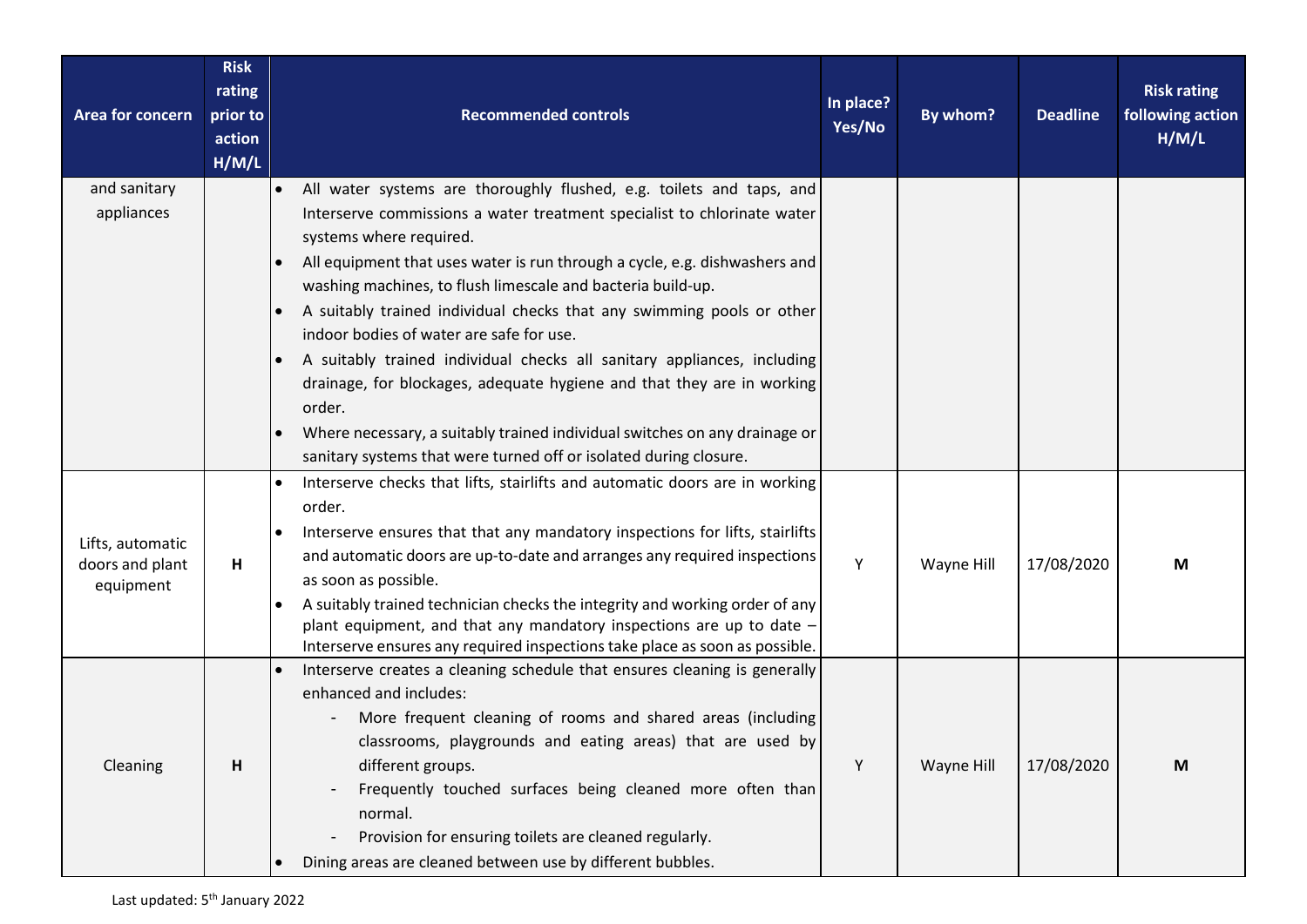| Area for concern | <b>Risk</b><br>rating<br>prior to<br>action<br>H/M/L | <b>Recommended controls</b>                                                                                                                                                                                                                                                                                                                                                                                                                                                                                                                                                                                                                                                                                                                                                                                                                                                                                                                                                                                                                                                                                                                                                                                                                                                                                                                                                                                              | In place?<br>Yes/No | By whom?   | <b>Deadline</b> | <b>Risk rating</b><br>following action<br>H/M/L |
|------------------|------------------------------------------------------|--------------------------------------------------------------------------------------------------------------------------------------------------------------------------------------------------------------------------------------------------------------------------------------------------------------------------------------------------------------------------------------------------------------------------------------------------------------------------------------------------------------------------------------------------------------------------------------------------------------------------------------------------------------------------------------------------------------------------------------------------------------------------------------------------------------------------------------------------------------------------------------------------------------------------------------------------------------------------------------------------------------------------------------------------------------------------------------------------------------------------------------------------------------------------------------------------------------------------------------------------------------------------------------------------------------------------------------------------------------------------------------------------------------------------|---------------------|------------|-----------------|-------------------------------------------------|
|                  |                                                      | Where necessary, the number of rooms used by staff and volunteers is<br>$\bullet$<br>limited to avoid the spread of infection.<br>The necessary areas of the school are deep cleaned before opening with<br>$\bullet$<br>suitable cleaning agents and in line with the COSHH Policy.<br>All areas that have been cleaned are checked to ensure they are safe to<br>occupy, e.g. there are no slip hazards and any harmful substances have<br>been removed.<br>All areas that remain temporarily closed or partially closed for cleaning or<br>$\bullet$<br>infection control purposes are clearly identified.<br>Adequate amounts of suitable cleaning agents are available.<br>PPE is available to members of staff who require it to carry out cleaning<br>safely.<br>Classroom resources, e.g. books and games, are permitted to be shared<br>within a bubble. These resources are cleaned regularly.<br>Resources that are shared between bubbles, e.g. sports equipment, are<br>regularly cleaned and thoroughly cleaned before they are shared between<br>bubbles. Some resources are rotated to allow them to be left unused and<br>out of reach for a period of 48 hours (or 72 hours for plastics) between use<br>by different bubbles.<br>Cleaning routine established for the use of IT equipment between bubbles.<br>This will be at the start and end of every lesson including student hand<br>sanitising. |                     |            |                 |                                                 |
|                  | H                                                    | Anyone who displays symptoms of coronavirus, or who has tested positive<br>$\bullet$<br>in the last 7 days, does not enter the school grounds.<br>Instances of staff, pupils, visitors and volunteers displaying symptoms of<br>coronavirus are managed in line with local and national guidance and the<br>Infection Control Policy, and any unwell individuals are sent home as soon<br>as possible.                                                                                                                                                                                                                                                                                                                                                                                                                                                                                                                                                                                                                                                                                                                                                                                                                                                                                                                                                                                                                   | Y                   | Wayne Hill | 17/08/2020      | M                                               |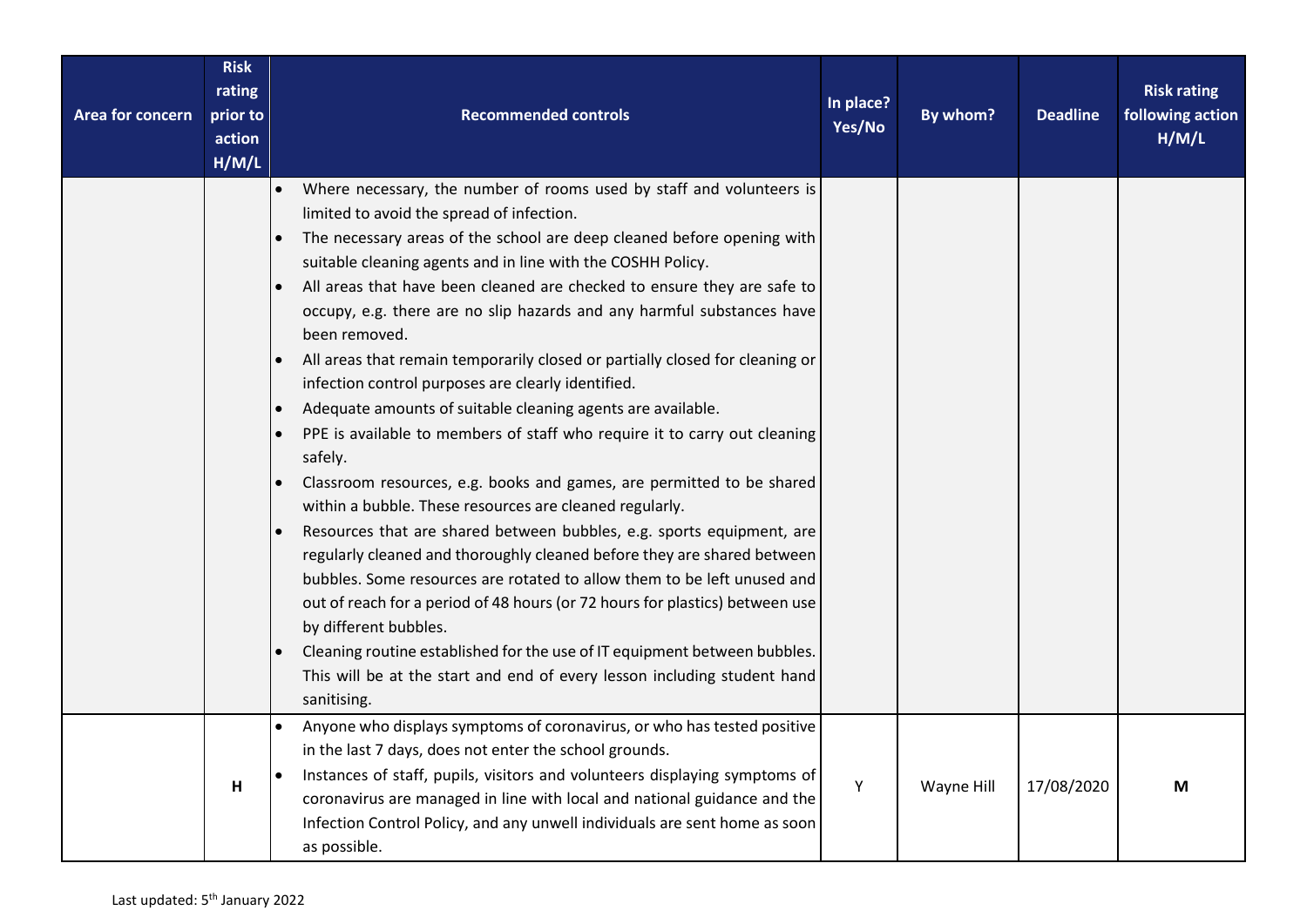| Area for concern                       | <b>Risk</b><br>rating<br>prior to<br>action<br>H/M/L | <b>Recommended controls</b>                                                                                             | In place?<br>Yes/No | By whom?   | <b>Deadline</b> | <b>Risk rating</b><br>following action<br>H/M/L |
|----------------------------------------|------------------------------------------------------|-------------------------------------------------------------------------------------------------------------------------|---------------------|------------|-----------------|-------------------------------------------------|
|                                        |                                                      | Pupils awaiting collection are moved to a room where they can be isolated<br>$\bullet$                                  |                     |            |                 |                                                 |
|                                        |                                                      | behind a closed door. If it is not possible to isolate the pupil, they are                                              |                     |            |                 |                                                 |
| Minimising contact<br>with individuals |                                                      | moved to an area which is at least two metres away from others. If<br>required, a member of staff supervises the pupil. |                     |            |                 |                                                 |
| who are unwell                         |                                                      | If the pupil needs to use the toilet while awaiting collection, they use a                                              |                     |            |                 |                                                 |
|                                        |                                                      | spare bathroom if possible. The bathroom is cleaned and disinfected using                                               |                     |            |                 |                                                 |
|                                        |                                                      | standard cleaning products before being used by anyone else.                                                            |                     |            |                 |                                                 |
|                                        |                                                      | PPE is worn by supervising staff if direct personal care is needed and they                                             |                     |            |                 |                                                 |
|                                        |                                                      | cannot maintain a distance of two metres.                                                                               |                     |            |                 |                                                 |
|                                        |                                                      | Anyone who comes into contact with an unwell individual washes their                                                    |                     |            |                 |                                                 |
|                                        |                                                      | hands thoroughly for 20 seconds.                                                                                        |                     |            |                 |                                                 |
|                                        |                                                      | The area around the unwell individual is cleaned with normal household                                                  |                     |            |                 |                                                 |
|                                        |                                                      | bleach after they have left the premises.                                                                               |                     |            |                 |                                                 |
|                                        |                                                      | Staff members who have helped someone with symptoms and any pupils                                                      |                     |            |                 |                                                 |
|                                        |                                                      | who have been in close contact with them do not need to self-isolate                                                    |                     |            |                 |                                                 |
|                                        |                                                      | unless they develop symptoms themselves or the symptomatic individual                                                   |                     |            |                 |                                                 |
|                                        |                                                      | subsequently tests positive.                                                                                            |                     |            |                 |                                                 |
|                                        |                                                      | The school does not routinely take the temperature of pupils.                                                           |                     |            |                 |                                                 |
|                                        |                                                      | Staff members and parents are informed that they may need to engage                                                     |                     |            |                 |                                                 |
|                                        |                                                      | with the NHS Test and Trace programme, meaning they need to be ready<br>and willing to:                                 |                     |            |                 |                                                 |
|                                        |                                                      | Book a test if they (or their child) display symptoms.                                                                  |                     |            |                 |                                                 |
|                                        |                                                      | Provide details of anyone they (or their child) have been in close                                                      |                     |            |                 |                                                 |
| Test and trace                         | н                                                    | contact with if they were to test positive for coronavirus or are                                                       | Υ                   | Wayne Hill | 17/08/2020      | M                                               |
|                                        |                                                      | asked by NHS Test and Trace.                                                                                            |                     |            |                 |                                                 |
|                                        |                                                      | Self-isolate if they have been in close contact with someone who                                                        |                     |            |                 |                                                 |
|                                        |                                                      | develops coronavirus symptoms or someone who tests positive.                                                            |                     |            |                 |                                                 |
|                                        |                                                      | Anyone in school who displays symptoms is encouraged to get a test.                                                     |                     |            |                 |                                                 |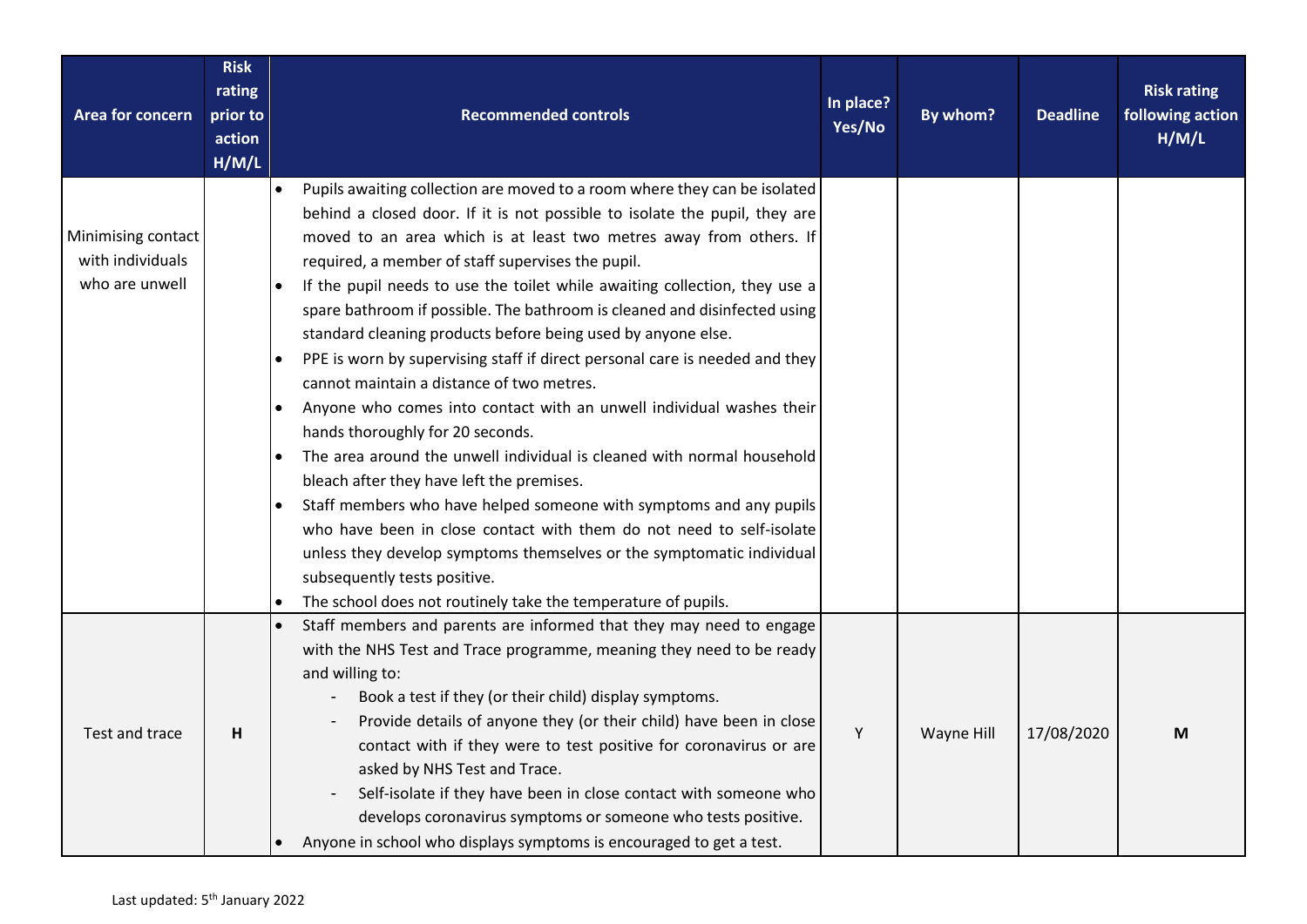| Area for concern                  | <b>Risk</b><br>rating<br>prior to<br>action<br>H/M/L | <b>Recommended controls</b>                                                                                                                                                                                                                                                                                                                                                                                                                                                                                                                                                                                                                                                                                                                                                                                                                                                                                                                                       | In place?<br>Yes/No | By whom?                     | <b>Deadline</b> | <b>Risk rating</b><br>following action<br>H/M/L |
|-----------------------------------|------------------------------------------------------|-------------------------------------------------------------------------------------------------------------------------------------------------------------------------------------------------------------------------------------------------------------------------------------------------------------------------------------------------------------------------------------------------------------------------------------------------------------------------------------------------------------------------------------------------------------------------------------------------------------------------------------------------------------------------------------------------------------------------------------------------------------------------------------------------------------------------------------------------------------------------------------------------------------------------------------------------------------------|---------------------|------------------------------|-----------------|-------------------------------------------------|
|                                   |                                                      | If available, the school provides staff and parents with a home testing kit if<br>$\bullet$<br>they develop symptoms.<br>Parents and staff are asked to inform the school immediately of test<br>results.<br>If an individual tests negative, they feel well and no longer have<br>coronavirus symptoms, they, and the members of their household, can<br>stop self-isolating.<br>If an individual tests positive, they are required to self-isolate for at least<br>10 days from the onset of symptoms and then return to school only if they<br>do not have symptoms other than a cough or loss of sense of smell/taste.<br>Other members of their household are required to continue self-isolating<br>for the full 14-day period.                                                                                                                                                                                                                             |                     |                              |                 |                                                 |
| Confirmed cases of<br>coronavirus | H                                                    | Where an individual in the school community tests positive for<br>coronavirus, the Headteacher contacts the local HPT immediately.<br>The school works with the local HPT to manage the response.<br>Individuals at school who have been in close contact with someone who<br>has tested positive are sent home immediately. Close contact is defined as<br>follows:<br>Direct close contacts - face-to-face contact with an infected<br>individual for any length of time, within one metre, including being<br>coughed on, a face-to-face conversation, or unprotected physical<br>contact (skin-to-skin)<br>Proximity contacts - extended close contact (within one to two<br>metres for more than 15 minutes) with an infected individual<br>Travelling in a small vehicle, like a car, with an infected person<br>Household members of individuals who are sent home do not need to self-<br>isolate unless the individual they live with develops symptoms. | Y                   | Jayne Gray and<br>Wayne Hill | 17/08/2020      | M                                               |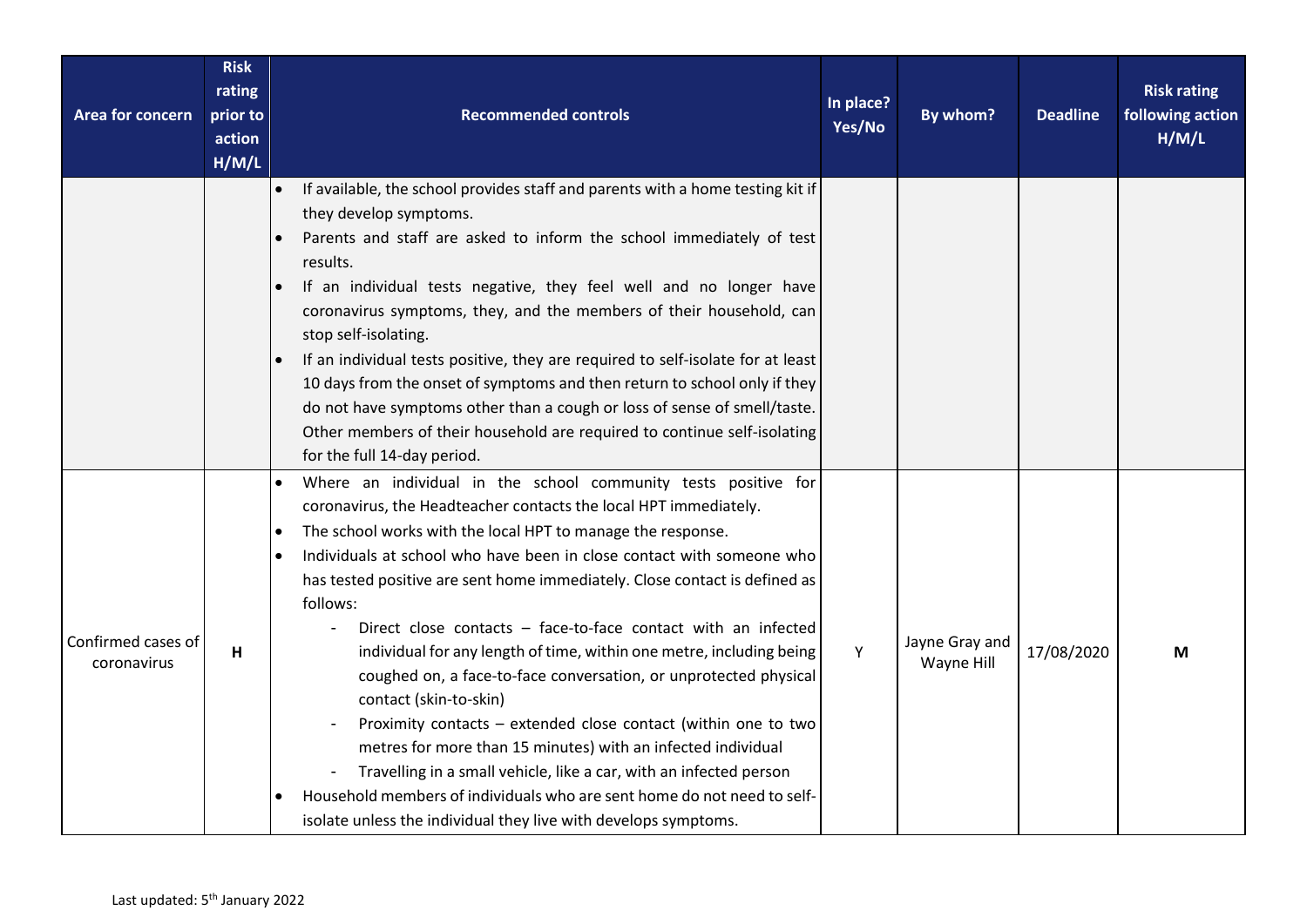| Area for concern                            | <b>Risk</b><br>rating<br>prior to<br>action<br>H/M/L | <b>Recommended controls</b>                                                                                                                                                                                                                                                                                                                                                                                                                                                                                                                                                                                                                                                                                                                                                                                                                                                                                                                                                                                                                                                                                                                     | In place?<br>Yes/No | By whom?   | <b>Deadline</b> | <b>Risk rating</b><br>following action<br>H/M/L |
|---------------------------------------------|------------------------------------------------------|-------------------------------------------------------------------------------------------------------------------------------------------------------------------------------------------------------------------------------------------------------------------------------------------------------------------------------------------------------------------------------------------------------------------------------------------------------------------------------------------------------------------------------------------------------------------------------------------------------------------------------------------------------------------------------------------------------------------------------------------------------------------------------------------------------------------------------------------------------------------------------------------------------------------------------------------------------------------------------------------------------------------------------------------------------------------------------------------------------------------------------------------------|---------------------|------------|-----------------|-------------------------------------------------|
|                                             |                                                      | A record is kept of pupils and staff in each bubble and of any close contact<br>$\bullet$<br>between individuals at school.<br>If required, all parents and staff are informed of the confirmed case;<br>however, the name of the individual is not shared.<br>The school requests evidence of negative test results or other medical<br>$\bullet$<br>evidence before admitting individuals back to school after a period of self-<br>isolation.<br>If the school has two or more confirmed cases within 14 days, or an overall<br>$\bullet$<br>rise in sickness absence where coronavirus is suspected, the school<br>continues to work with the local HPT who advises on additional actions.                                                                                                                                                                                                                                                                                                                                                                                                                                                  |                     |            |                 |                                                 |
| Hand cleaning and<br>respiratory<br>hygiene | H                                                    | Hand washing and sanitising stations are set up, providing soap and water,<br>bins and alcohol-based hand sanitiser.<br>Adequate amounts of soap, tissues and bins are available in the relevant<br>areas.<br>Pupils and staff are encouraged to wash their hands regularly, including<br>when they arrive at school, when they return from breaks, when they<br>change rooms, and before and after eating.<br>Pupils are supervised, where appropriate, when using hand sanitiser to<br>$\bullet$<br>ensure they do not ingest any.<br>Younger pupils and those with complex needs are supported to ensure<br>$\bullet$<br>they adopt good hand cleaning and respiratory hygiene practices.<br>Individual risk assessments are conducted in relation to pupils with<br>complex needs who struggle to maintain good respiratory hygiene.<br>In line with current government guidance, face coverings are not required<br>to be worn on the premises unless agreed by the Headteacher.<br>If an individual arrives at school wearing a face covering, they are asked to<br>remove the covering safely upon entering the premises and put it in a | Y                   | Wayne Hill | 17/08/2020      | M                                               |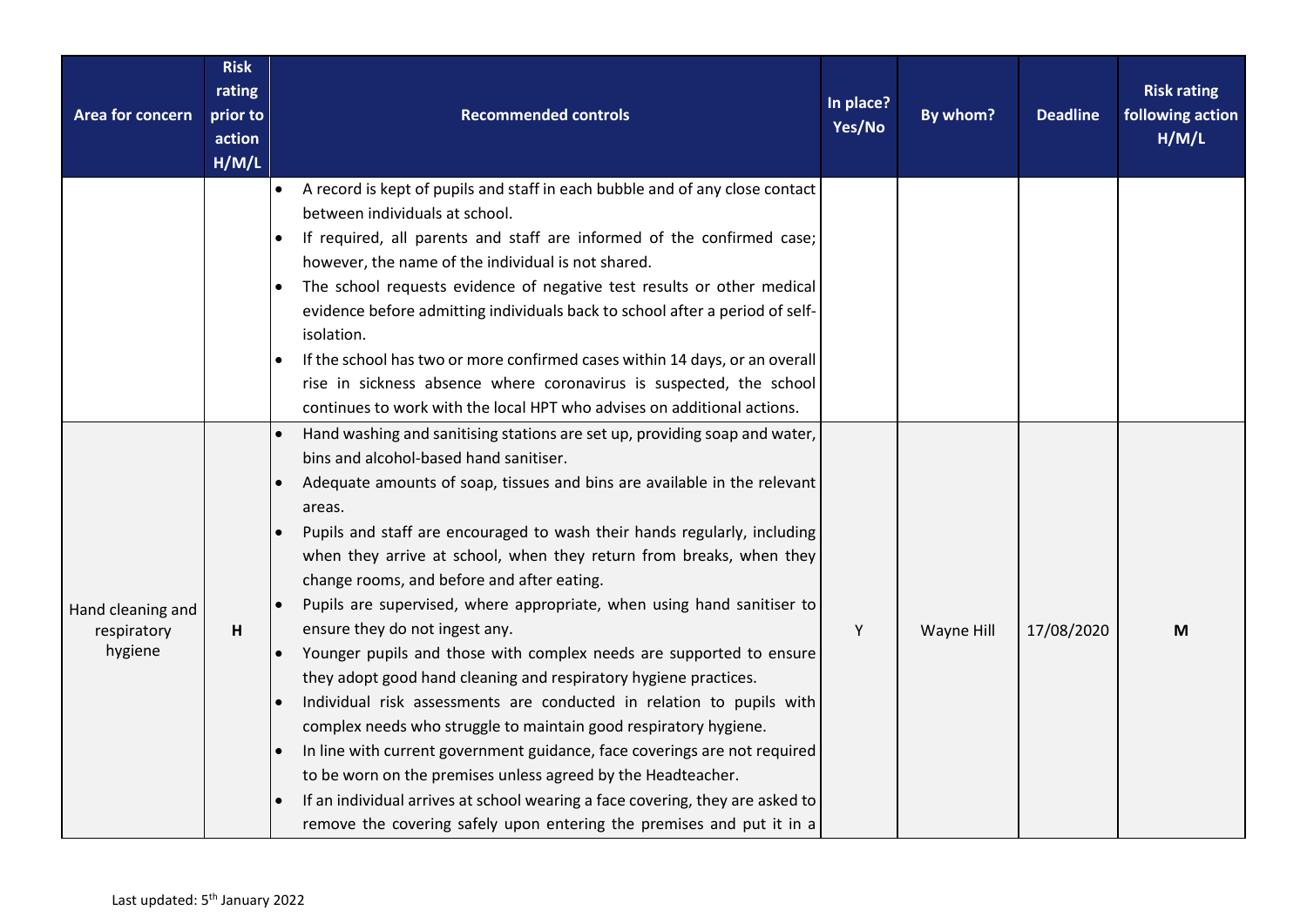| Area for concern                                                                     | <b>Risk</b><br>rating<br>prior to<br>action<br>H/M/L | <b>Recommended controls</b>                                                                                                                                                                                                                                                                                                                                                                                                                                                                                                                                                                                                                                                                                                                                                                                                                                                                                                                                                                                                                                                                                                                                                                                                                                                                                                                                                                                                                                                                                                                            | In place?<br>Yes/No | By whom?                     | <b>Deadline</b> | <b>Risk rating</b><br>following action<br>H/M/L |
|--------------------------------------------------------------------------------------|------------------------------------------------------|--------------------------------------------------------------------------------------------------------------------------------------------------------------------------------------------------------------------------------------------------------------------------------------------------------------------------------------------------------------------------------------------------------------------------------------------------------------------------------------------------------------------------------------------------------------------------------------------------------------------------------------------------------------------------------------------------------------------------------------------------------------------------------------------------------------------------------------------------------------------------------------------------------------------------------------------------------------------------------------------------------------------------------------------------------------------------------------------------------------------------------------------------------------------------------------------------------------------------------------------------------------------------------------------------------------------------------------------------------------------------------------------------------------------------------------------------------------------------------------------------------------------------------------------------------|---------------------|------------------------------|-----------------|-------------------------------------------------|
|                                                                                      |                                                      | plastic bag so that it can be taken home - unless agreed by the Headteacher.<br>They are asked to wash their hands immediately after doing so.<br>Hygiene measures are explained to visitors and contractors upon their<br>arrival.                                                                                                                                                                                                                                                                                                                                                                                                                                                                                                                                                                                                                                                                                                                                                                                                                                                                                                                                                                                                                                                                                                                                                                                                                                                                                                                    |                     |                              |                 |                                                 |
| Minimising contact<br>between<br>individuals and<br>maintaining social<br>distancing | H                                                    | The Social Distancing Appendix Statement is shared with all relevant<br>members of the school community and adhered to as far as possible.<br>Pupils are given regular reminders of why social distancing is important and<br>the opportunity to speak to staff about how they are finding adhering to<br>the social distancing measures.<br>Pupils and staff are separated into groups (or 'bubbles').<br>Most bubbles are the size of a year group to enable the school to deliver<br>the full range of curriculum subjects and ensure pupils receive specialist<br>teaching. Pupils do not mix with those outside of their bubble and social<br>distancing is maintained within a bubble as much as possible.<br>Staff can move between bubbles, but minimise close contact with others<br>whilst doing so.<br>Staff maintain a two-metre distance from each other and from pupils,<br>$\bullet$<br>where possible. Where maintaining a two-metre distance is not possible,<br>staff avoid close face-to-face contact and minimise the time spent within<br>one metre of anyone.<br>Pupils' educational and care support plans are provided as normal.<br>$\bullet$<br>Classrooms are adapted to support social distancing, including seating<br>$\bullet$<br>pupils side-by-side and facing forwards, and moving furniture out of<br>classrooms to make more space.<br>Visual aids are used to display social distancing measures.<br>Pupils take breaktimes and lunchtimes in their groups, and these breaks<br>are staggered throughout the day. | Υ                   | Jayne Gray and<br>Wayne Hill | 17/08/2020      | M                                               |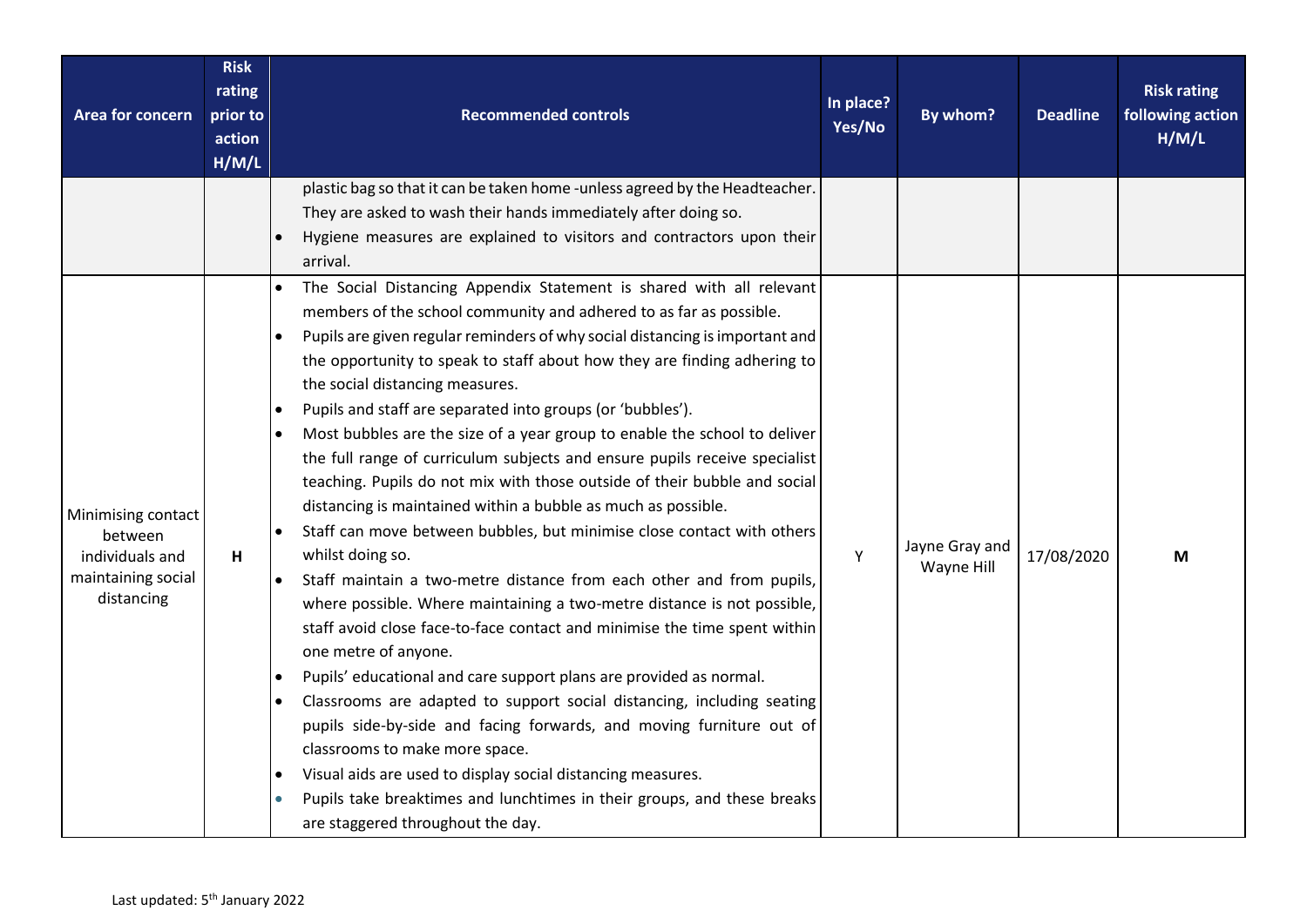| <b>Risk</b><br>rating<br>Area for concern<br>prior to<br>action<br>H/M/L |                                                                                                                                                                                                                                                                                     | <b>Recommended controls</b>                                                                                                                                                                                                                                                                                                                                                                                                                                                                                                                                                                                                                                                                                                                                                                                                                                                                                                                                                                                                                                                                                                                                                                                                                                                                                                                                                    | In place?<br>Yes/No | By whom? | <b>Deadline</b> | <b>Risk rating</b><br>following action<br>H/M/L |
|--------------------------------------------------------------------------|-------------------------------------------------------------------------------------------------------------------------------------------------------------------------------------------------------------------------------------------------------------------------------------|--------------------------------------------------------------------------------------------------------------------------------------------------------------------------------------------------------------------------------------------------------------------------------------------------------------------------------------------------------------------------------------------------------------------------------------------------------------------------------------------------------------------------------------------------------------------------------------------------------------------------------------------------------------------------------------------------------------------------------------------------------------------------------------------------------------------------------------------------------------------------------------------------------------------------------------------------------------------------------------------------------------------------------------------------------------------------------------------------------------------------------------------------------------------------------------------------------------------------------------------------------------------------------------------------------------------------------------------------------------------------------|---------------------|----------|-----------------|-------------------------------------------------|
|                                                                          | $\bullet$<br>relevant.<br>implemented where required.<br>continuing the activity is essential.<br>Start and finish times are staggered.<br>their children.<br>measures are implemented.<br>is possible.<br>wearing face coverings on public transport.<br>$\bullet$<br>individuals. | Assemblies are staggered throughout the day within pupils' groups where<br>The use of communal areas, e.g. the staff room, is limited to avoid<br>unnecessary group gatherings - staggered times, queues, or rotas are<br>Where pupils, staff or volunteers cannot follow social distancing<br>arrangements for a particular activity, the Headteacher assesses whether<br>the activity needs to continue $-$ mitigating actions are put in place if<br>Parents are briefed on new provision for the drop-off and collection of<br>Where necessary, school transport is restricted to essential use only.<br>Where school transport is essential, infection control and social distancing<br>Public transport to and from school is minimised as far as possible. Where<br>it is totally necessary, pupils are encouraged not to travel during peak<br>times, and staggered start and end times are implemented to ensure this<br>Pupils are given clear messages about minimising the use of public<br>transport and how to reduce the risks of transmission outside school.<br>Pupils aged 11 and above are informed that they must follow the rules on<br>Supply teachers, peripatetic teachers and other temporary staff members<br>can move between schools. They minimise their contact with other staff<br>members and maintain as much distance as possible from other |                     |          |                 |                                                 |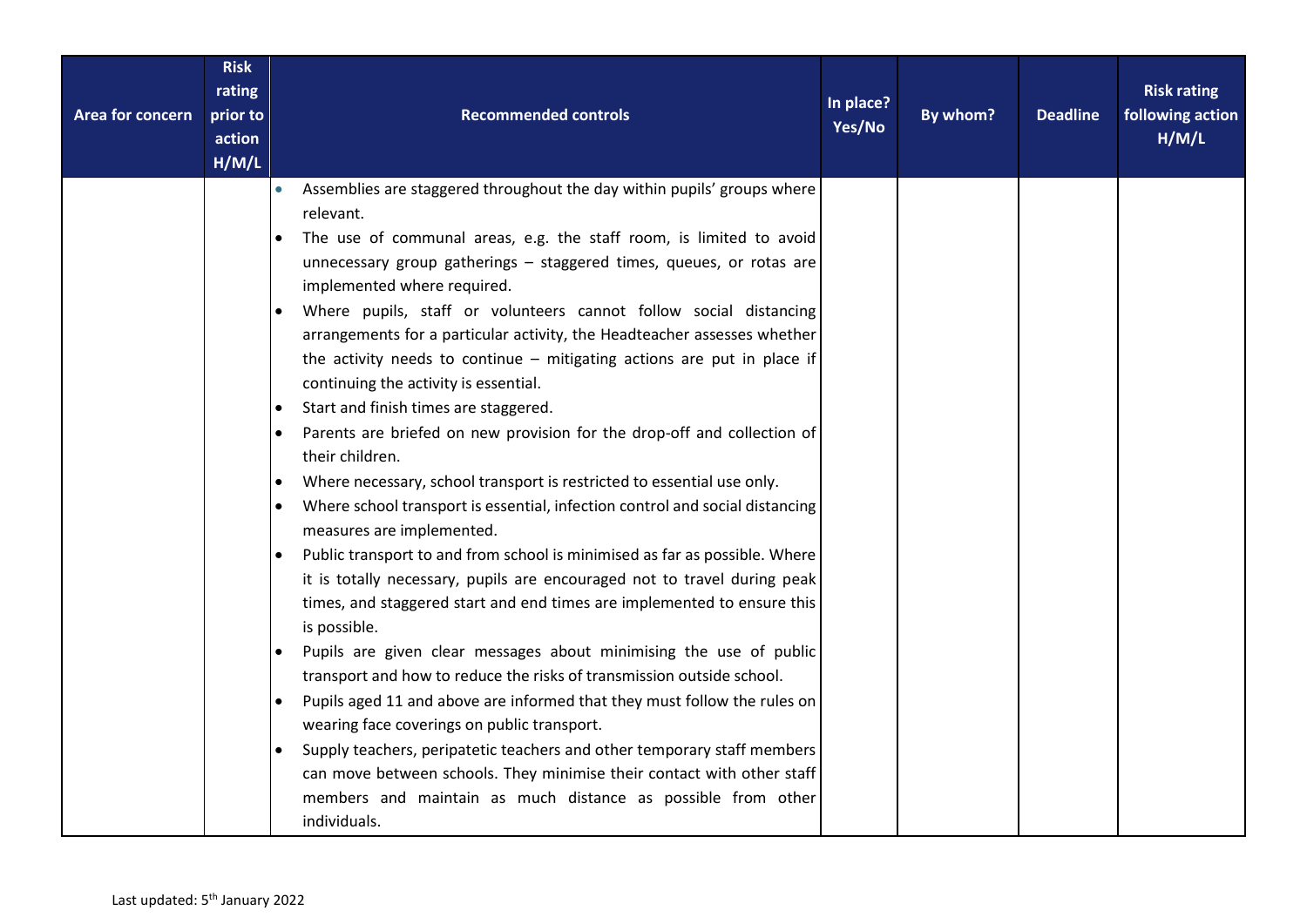| Area for concern | <b>Risk</b><br>rating<br>prior to<br>action<br>H/M/L | <b>Recommended controls</b>                                                                                                                                                                                                                                                                                                                                                                                                                                                                                                                                                                                                                                                                                                                                                                                                                         | In place?<br>Yes/No | By whom?   | <b>Deadline</b> | <b>Risk rating</b><br>following action<br>H/M/L |
|------------------|------------------------------------------------------|-----------------------------------------------------------------------------------------------------------------------------------------------------------------------------------------------------------------------------------------------------------------------------------------------------------------------------------------------------------------------------------------------------------------------------------------------------------------------------------------------------------------------------------------------------------------------------------------------------------------------------------------------------------------------------------------------------------------------------------------------------------------------------------------------------------------------------------------------------|---------------------|------------|-----------------|-------------------------------------------------|
|                  |                                                      | Social distancing measures are explained to all contractors and visitors<br>upon their arrival.                                                                                                                                                                                                                                                                                                                                                                                                                                                                                                                                                                                                                                                                                                                                                     |                     |            |                 |                                                 |
|                  |                                                      | A record is kept of all visitors and contractors that come to the school site.                                                                                                                                                                                                                                                                                                                                                                                                                                                                                                                                                                                                                                                                                                                                                                      |                     |            |                 |                                                 |
| <b>Resources</b> | H                                                    | Staff and pupils have their own individual and frequently used items, e.g.<br>pencils and pens.<br>Classroom resources, e.g. books and games, can be shared within a bubble<br>and are cleaned regularly.<br>Resources that are shared between bubbles, e.g. sports equipment, are<br>cleaned before they are used by a different bubble or rotated to allow<br>them to be left unused for 48 hours (or 72 hours for plastics) between use<br>by different bubbles.<br>Pupils only bring essential items to school each day, e.g. lunch boxes, hats,<br>coats, books, stationary and mobile phones.<br>Pupils are permitted to bring bags to school.<br>Any shared resources that need to be taken home by pupils and staff are                                                                                                                     | Y                   | Wayne Hill | 17/08/2020      |                                                 |
| PPE              | H                                                    | appropriately cleaned or a rotation is put in place.<br>PPE is distributed to staff who provide intimate care for pupils in need and<br>for cases where a pupil becomes unwell with symptoms of coronavirus<br>whilst in school and a distance of two metres cannot be maintained.<br>Additional risk assessments are conducted on a case-by-case basis to<br>determine whether staff require PPE to carry out other tasks and duties.<br>Used PPE is disposed of properly using bins provided around the school.<br>$\bullet$<br>Staff and pupils are told not to use recycling bins.<br>All PPE waste is put in a plastic rubbish bag which, once full, is tied and<br>placed in a second tied bag and stored in a suitable and secure place,<br>marked for storage for 72 hours. Following this period, it is put in the<br>communal waste area. | Y                   | Wayne Hill | 17/08/2020      | M                                               |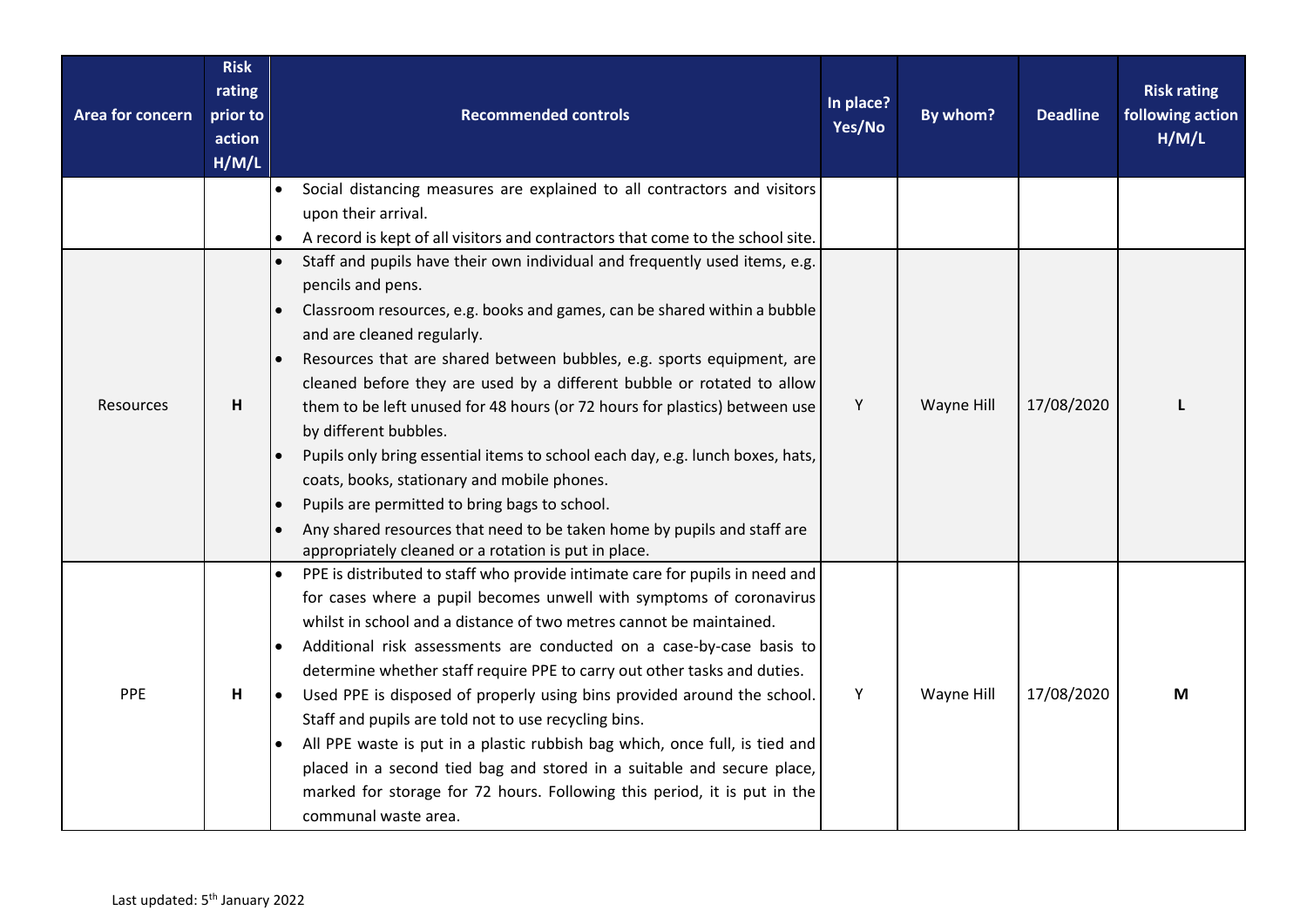| Area for concern               | <b>Risk</b><br>rating<br>prior to<br>action<br>H/M/L | <b>Recommended controls</b>                                                                                                                                                                                                                                                                                                                                                                                                                                                                                                                                                                                                                                                                                                                                                                                                                                                                                                                                                                                                                                                                                                                                                                                                                                                                                                                                                                                                                                                                                                                                                                                                                                                                                                               | In place?<br>Yes/No | By whom?                                    | <b>Deadline</b>    | <b>Risk rating</b><br>following action<br>H/M/L |
|--------------------------------|------------------------------------------------------|-------------------------------------------------------------------------------------------------------------------------------------------------------------------------------------------------------------------------------------------------------------------------------------------------------------------------------------------------------------------------------------------------------------------------------------------------------------------------------------------------------------------------------------------------------------------------------------------------------------------------------------------------------------------------------------------------------------------------------------------------------------------------------------------------------------------------------------------------------------------------------------------------------------------------------------------------------------------------------------------------------------------------------------------------------------------------------------------------------------------------------------------------------------------------------------------------------------------------------------------------------------------------------------------------------------------------------------------------------------------------------------------------------------------------------------------------------------------------------------------------------------------------------------------------------------------------------------------------------------------------------------------------------------------------------------------------------------------------------------------|---------------------|---------------------------------------------|--------------------|-------------------------------------------------|
| Mental health and<br>wellbeing | M                                                    | Pupil and parent surveys are sent out to assess how they feel about being<br>$\bullet$<br>on the school site and to enable staff to act on any concerns pupils and<br>parents may have.<br>Staff and volunteer surveys are sent out to assess how they feel about<br>being on the school site and enable the SLT to act on any concerns staff<br>and volunteers may have.<br>The relevant staff liaise with the parents of pupils who are deemed more<br>vulnerable to infection and discuss any alternative arrangements, where<br>required.<br>Staff and volunteers notify the Headteacher and their line manager if they<br>need to be shielded because they are extremely clinically vulnerable or if<br>they are otherwise at increased risk from coronavirus.<br>Extremely clinically vulnerable staff and volunteers notify the Headteacher<br>and their line manager if they wish to return to work following a period of<br>shielding. The Headteacher and line manager ensure measures are in place<br>to keep the staff member or volunteer safe whilst on the school site.<br>Line managers hold discussions with staff who are deemed more<br>vulnerable to infection and put any alternative arrangements in place.<br>The Headteacher considers requests made by staff who wish to make<br>changes to their working environment or working hours in the interest of<br>health and safety.<br>If required, staff can adjust their working hours, as agreed by the<br>Headteacher.<br>The Headteacher ensures that the school can be adequately and safely<br>staffed.<br>The SLT discusses the implications on staff and pupil workload when the<br>school reopens and puts a plan in place to minimise the risk of stress. | Y                   | Jayne Gray and<br>Christina<br>Handy-Rivett | From<br>16/07/2020 |                                                 |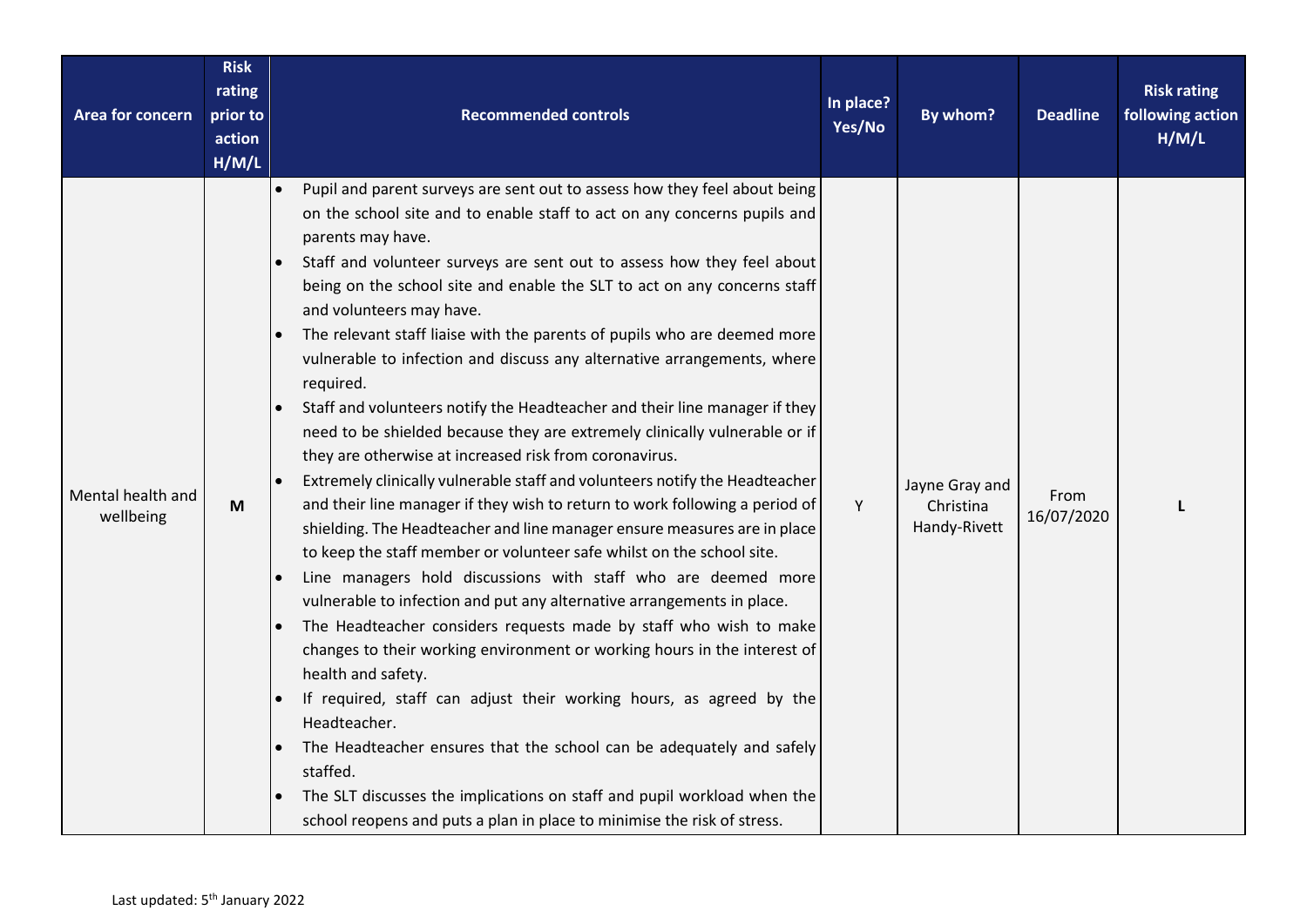| <b>Area for concern</b> | <b>Risk</b><br>rating<br>prior to<br>action<br>H/M/L | <b>Recommended controls</b>                                                                                                                                                                                                                                                                                                                                                                                                                                                                                                                                                                                                                                                                                                                                                                                                                                                                                                                                                                                                                                                                          | In place?<br>Yes/No | By whom? | <b>Deadline</b> | <b>Risk rating</b><br>following action<br>H/M/L |
|-------------------------|------------------------------------------------------|------------------------------------------------------------------------------------------------------------------------------------------------------------------------------------------------------------------------------------------------------------------------------------------------------------------------------------------------------------------------------------------------------------------------------------------------------------------------------------------------------------------------------------------------------------------------------------------------------------------------------------------------------------------------------------------------------------------------------------------------------------------------------------------------------------------------------------------------------------------------------------------------------------------------------------------------------------------------------------------------------------------------------------------------------------------------------------------------------|---------------------|----------|-----------------|-------------------------------------------------|
|                         |                                                      | Pupils who are new to the school, e.g. Year 7, are provided with the<br>appropriate support.<br>The Headteacher and the DSL liaise with the LA to determine what<br>additional support is available for pupils who are suffering with their<br>mental health once they return to school.<br>The Headteacher and the SENCO identify pupils with additional needs and<br>put provision in place to ensure their needs are adequately and safely met,<br>e.g. the relevant staff are available.<br>Teachers and the SENCO work together to ensure pupils with SEND are<br>prepared for changes to their routine.<br>The Headteacher and DSL ensure provision is in place to help protect<br>wellbeing and mental health, and ensure all staff, volunteers and pupils<br>have access to psychological support when the school reopens.<br>The school engages with local immunisation providers to ensure<br>immunisations programmes can be provided on site in line with the<br>relevant protective control measures.<br>Staff and pupil bereavement is managed in line with the Bereavement<br>Policy. |                     |          |                 |                                                 |

| <b>Area for concern</b> | <b>Risk</b><br>rating<br>action<br>H/M/L | prior to Recommended controls                                                                                                                                            | In place?<br>Yes/No | By whom?                       | <b>Deadline</b> | <b>Risk rating</b><br>following action<br>H/M/L |
|-------------------------|------------------------------------------|--------------------------------------------------------------------------------------------------------------------------------------------------------------------------|---------------------|--------------------------------|-----------------|-------------------------------------------------|
| Attendance              | M                                        | Parents are informed that the usual rules on school attendance apply<br>from September - this means parents have a duty to secure that their<br>child attends regularly. |                     | Carolyn Hill and<br>Wayne Hill | 17/08/2020      |                                                 |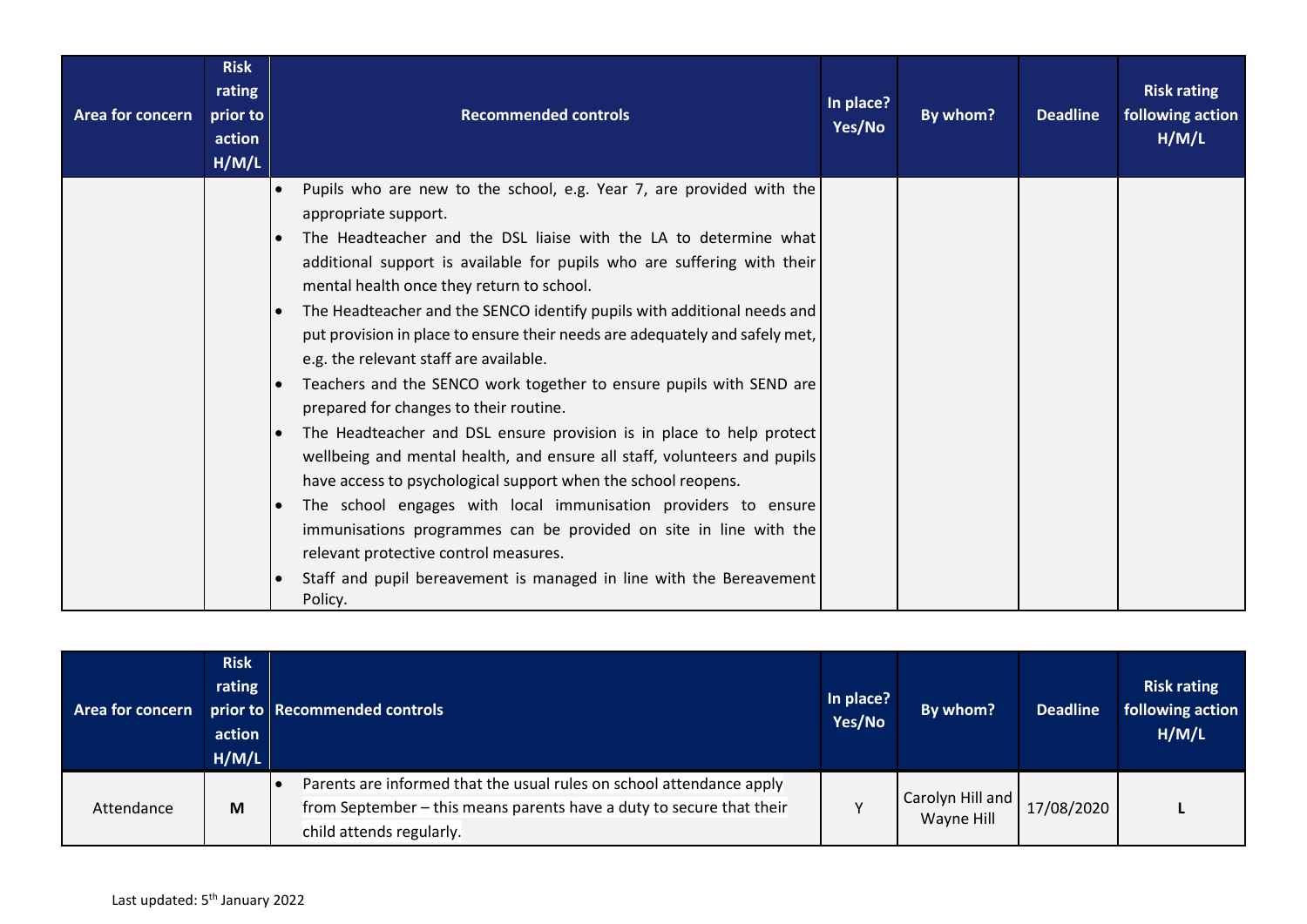| Area for concern   | <b>Risk</b><br>rating<br>action<br>H/M/L | prior to Recommended controls                                                                                                                                                                                                                                                                                                                                                                                                                                                                                                                                                                                                                                                                                                                                                                                                                                                                                                                                                                                                                                                                                                        | In place?<br>Yes/No | By whom?                                       | <b>Deadline</b> | <b>Risk rating</b><br>following action<br>H/M/L |
|--------------------|------------------------------------------|--------------------------------------------------------------------------------------------------------------------------------------------------------------------------------------------------------------------------------------------------------------------------------------------------------------------------------------------------------------------------------------------------------------------------------------------------------------------------------------------------------------------------------------------------------------------------------------------------------------------------------------------------------------------------------------------------------------------------------------------------------------------------------------------------------------------------------------------------------------------------------------------------------------------------------------------------------------------------------------------------------------------------------------------------------------------------------------------------------------------------------------|---------------------|------------------------------------------------|-----------------|-------------------------------------------------|
|                    |                                          | The attendance register is taken as normal and absences are followed up,<br>in line with the Attendance Policy.<br>In line with the most recent shielding advice, pupils and staff members<br>that have been shielding can attend the school site.<br>Where a pupil is unable to attend the site because they are complying<br>with clinical and/or public health advice, they are offered access to<br>remote education immediately.<br>Where a pupil is unable to attend school due to their parents following<br>clinical and/or public health advice, their non-attendance is not<br>penalised.<br>Any concerns from staff, parents and pupils about being on school site<br>are discussed between appropriate individuals.<br>Pupils who are reluctant or anxious to return to school are identified and<br>relevant staff members develop plans to reengage these pupils.<br>The school uses the additional catch-up funding, as well as existing<br>pastoral and support services, resources and funding, to put in place<br>measures for those families who need additional support to secure<br>pupils' regular attendance. |                     |                                                |                 |                                                 |
| Access to learning | M                                        | The Headteacher /SLT and curriculum leaders work with teaching staff to<br>identify curriculum priorities and ensure a plan is in place to provide<br>adequate learning material.<br>The Headteacher / SLT and curriculum leaders identify what provision can<br>be reasonably provided for pupils with EHC plans.<br>The Headteacher /SLT and curriculum leaders work with teaching staff to<br>$\bullet$<br>ensure education can continue to be delivered to all pupils who are<br>learning remotely, e.g. those sent home to self-isolate as a precaution.<br>Teachers consider how to support the educational needs of disadvantaged<br>pupils and pupils with SEND.                                                                                                                                                                                                                                                                                                                                                                                                                                                             | Υ                   | Jayne Gray,<br>Faye Jeffreys<br>and Wayne Hill | 17/08/2020      | L                                               |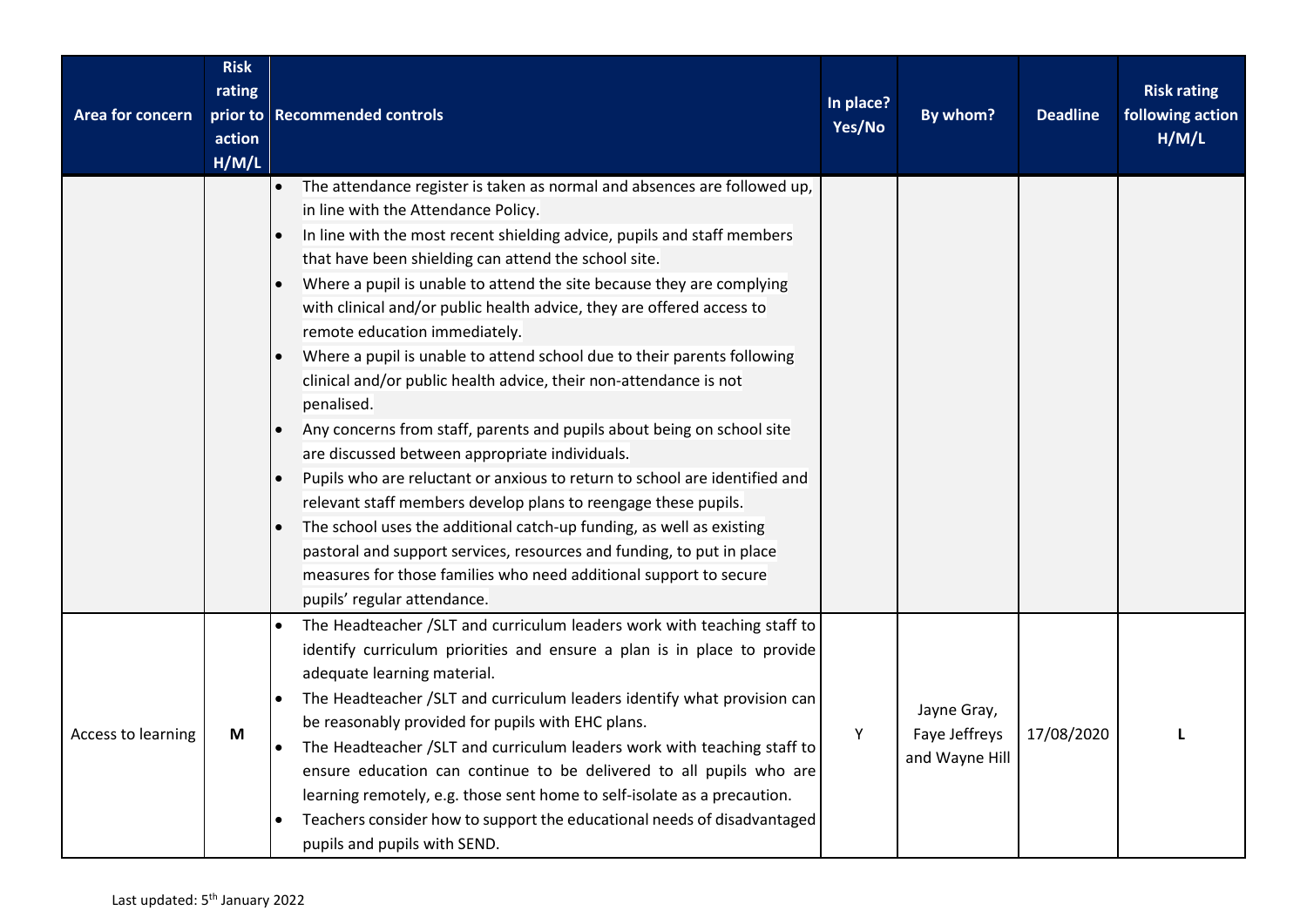| Area for concern                                              | <b>Risk</b><br>rating<br>action<br>H/M/L | prior to Recommended controls                                                                                                                                                                                                                                                                                                                                                                                                                                                                                                                                                                                                                                                                        | In place?<br>Yes/No | By whom?                                                              | <b>Deadline</b> | <b>Risk rating</b><br>following action<br>H/M/L |
|---------------------------------------------------------------|------------------------------------------|------------------------------------------------------------------------------------------------------------------------------------------------------------------------------------------------------------------------------------------------------------------------------------------------------------------------------------------------------------------------------------------------------------------------------------------------------------------------------------------------------------------------------------------------------------------------------------------------------------------------------------------------------------------------------------------------------|---------------------|-----------------------------------------------------------------------|-----------------|-------------------------------------------------|
|                                                               |                                          | The government's catch-up funding is utilised to ensure pupils receive the<br>support they need to catch-up on learning lost due to the coronavirus<br>pandemic.<br>Measures to reduce the risk of infection during music lessons are<br>implemented, including physical distancing and positioning pupils back-to-<br>back or side-to-side.<br>PE lessons take place outside where possible and pupils are kept in<br>consistent groups.                                                                                                                                                                                                                                                            |                     |                                                                       |                 |                                                 |
| Extra-curricular<br>activities and<br>wraparound<br>provision | H                                        | The Headteacher determines whether before- and after-school clubs can<br>resume.<br>Before- and after-school clubs are not made available to pupils if doing so<br>would put them at an increased risk of contracting coronavirus.<br>A reduced number of pupils per session attend before- and after-school<br>$\bullet$<br>clubs once they resume.<br>Clubs are resumed in line with protective measures, e.g. keeping pupils in<br>their bubbles where possible.                                                                                                                                                                                                                                  | Υ                   | Jayne Gray and<br>Wayne Hill                                          | 17/08/2020      | M                                               |
| Safeguarding                                                  | M                                        | The DSL liaises with the necessary personnel and parents to manage and<br>address any new and ongoing safeguarding concerns relating to the<br>school opening, e.g. ongoing bullying.<br>The DSL ensures that adequate pastoral care is in place to support pupils<br>and staff who require it.<br>The Deputy Headteacher & Associate Assistant Headteacher ensures that<br>adequate pastoral care is in place to support pupils and staff who require<br>it.<br>The Deputy Headteacher & Assistant Headteacher ensures the relevant<br>staff have the appropriate training to support pupils and staff who<br>require pastoral care.<br>Bereavement is managed in line with the Bereavement Policy. | Υ                   | Christina<br>Handy-Rivett,<br>Carolyn Hill and<br>Sarah<br>Beardsmore | 17/08/2020      |                                                 |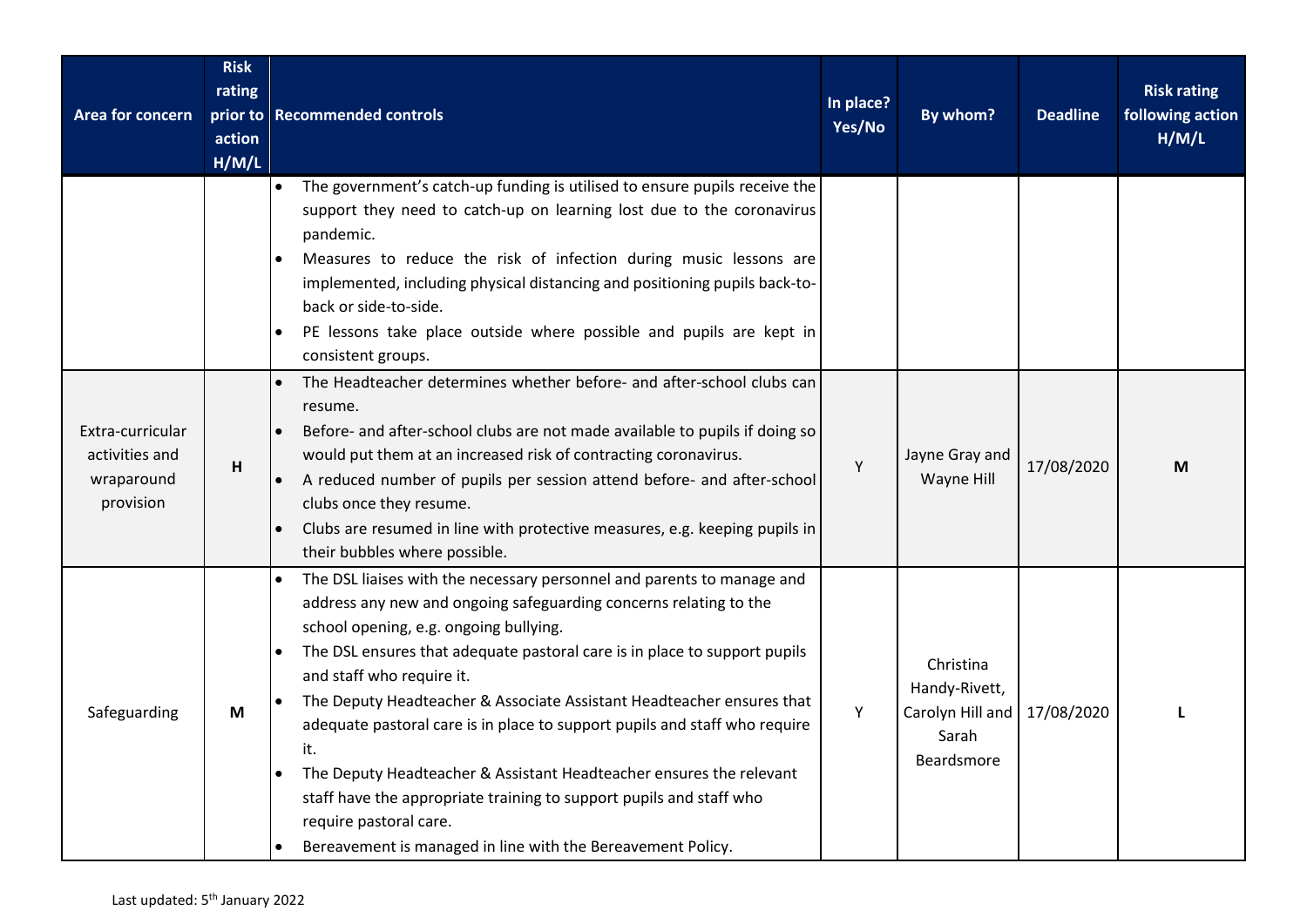| Area for concern          | <b>Risk</b><br>rating<br>prior to<br>action<br>H/M/L | <b>Recommended controls</b>                                                                                                                                                                                                                                                                                                                                                                                                                                                                                                                    | In place?<br>Yes/No | By whom?   | <b>Deadline</b>              | <b>Risk rating</b><br>following action<br>H/M/L |
|---------------------------|------------------------------------------------------|------------------------------------------------------------------------------------------------------------------------------------------------------------------------------------------------------------------------------------------------------------------------------------------------------------------------------------------------------------------------------------------------------------------------------------------------------------------------------------------------------------------------------------------------|---------------------|------------|------------------------------|-------------------------------------------------|
|                           |                                                      | The DSL, and their deputies, are provided with time to help them support<br>$\bullet$<br>staff and pupils in relation to any new safeguarding and welfare concerns<br>and the handling of referrals to children's social care and other agencies.                                                                                                                                                                                                                                                                                              |                     |            |                              |                                                 |
| Behaviour<br>expectations | M                                                    | The school's Behaviour Management Policy sets out behaviour<br>expectations for pupils.<br>Expectations are communicated clearly to staff, pupils and parents.<br>Pupils who are struggling to reengage with school are supported<br>appropriately.                                                                                                                                                                                                                                                                                            | Υ                   | Wayne Hill | 17/08/2020                   |                                                 |
| Catering                  | M                                                    | The Assistant Headteacher liaises with catering providers to ensure the<br>kitchens are fully open from the start of the Autumn term.                                                                                                                                                                                                                                                                                                                                                                                                          | Υ                   | Wayne Hill | 17/08/2020                   |                                                 |
| <b>Educational visits</b> | H                                                    | The school is able to resume non-overnight domestic visits.<br>Any visits that take place are done so in line with protective measures,<br>including keeping pupils in consistent groups and ensuring destinations<br>are COVID-secure.<br>Prior to any visit, approval is required from SLT and the school EVC<br>Prior to any visit, a risk assessment is undertaken by the trip leader.                                                                                                                                                     | Υ                   | Wayne Hill | 17/08/2020                   | M                                               |
| Uniform                   | M                                                    | The governing board decides whether full school uniform is required.<br>Expectations of uniform are communicated to pupils and parents.                                                                                                                                                                                                                                                                                                                                                                                                        | Υ                   | Jayne Gray | 9/7/2020                     |                                                 |
| Communication             | M                                                    | The Headteacher contacts the local HPT for specific recommendations for<br>their school, e.g. EHCP students<br>The Headteacher puts into place any actions or precautions advised by the<br>local HPT.<br>The Headteacher liaises with the LA about reopening the school and<br>$\bullet$<br>includes any local guidance into the Coronavirus (COVID-19) Opening Plan,<br>where required.<br>The school's website is kept up to date with any information regarding the<br>school being open to all pupils, e.g. dates and local arrangements. | Υ                   | Jayne Gray | 9/7/2020<br>and<br>27/8/2020 |                                                 |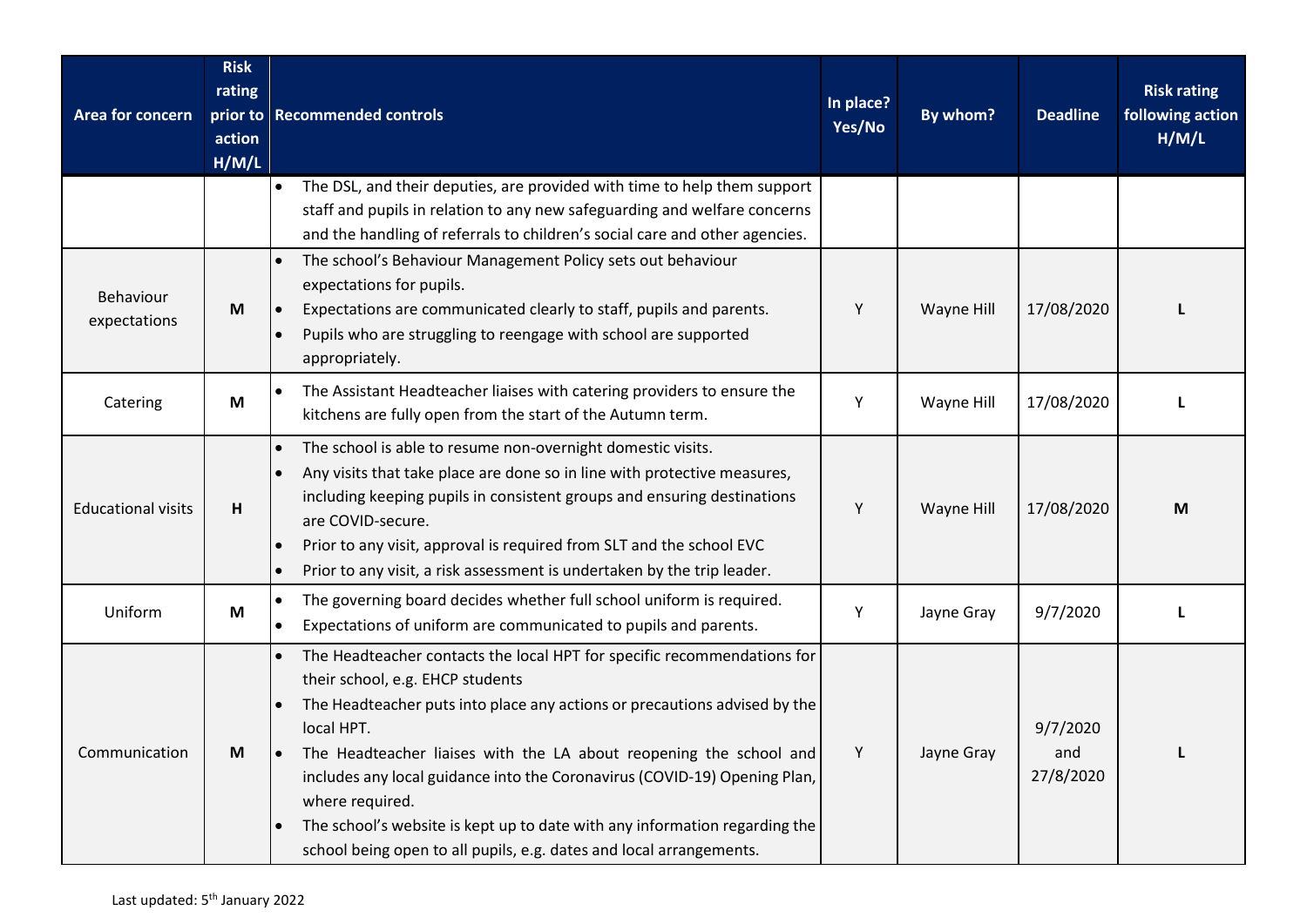| Area for concern        | <b>Risk</b><br>rating<br>action<br>H/M/L | prior to Recommended controls                                                                                                                                                                                                                                                                                                                                                                                                                                                                                                                                                                                                                                                                                                                                                                                                                                                                                                                                                                                                                                                                                                                                                                                                                                                                                                                                                                                                                                                                                                                                                                                                                            | In place?<br>Yes/No | By whom?   | <b>Deadline</b> | <b>Risk rating</b><br>following action<br>H/M/L |
|-------------------------|------------------------------------------|----------------------------------------------------------------------------------------------------------------------------------------------------------------------------------------------------------------------------------------------------------------------------------------------------------------------------------------------------------------------------------------------------------------------------------------------------------------------------------------------------------------------------------------------------------------------------------------------------------------------------------------------------------------------------------------------------------------------------------------------------------------------------------------------------------------------------------------------------------------------------------------------------------------------------------------------------------------------------------------------------------------------------------------------------------------------------------------------------------------------------------------------------------------------------------------------------------------------------------------------------------------------------------------------------------------------------------------------------------------------------------------------------------------------------------------------------------------------------------------------------------------------------------------------------------------------------------------------------------------------------------------------------------|---------------------|------------|-----------------|-------------------------------------------------|
|                         |                                          | Parents are informed via letter or email about the relevant information<br>$\bullet$<br>regarding reopening the school, including any pick-up and drop-off<br>arrangements.<br>Parents and their children are encouraged, where possible, to walk or cycle<br>to school.<br>Staff and volunteers are informed via letter or email about the relevant<br>information regarding opening to all pupils, including any changes to the<br>workday, e.g. staggered lunchtimes and social distancing.<br>Staff are informed of who they can turn to for support and there are<br>several avenues they can follow, e.g. line manager, other senior staff or<br>colleagues.<br>All staff, pupils and volunteers are made aware of the symptoms of<br>coronavirus, what to do if they display symptoms, and if others display<br>symptoms.<br>The Headteacher liaises with the governing board about possible<br>arrangements for reopening the school, where necessary.<br>Pupils are informed via letter or email about the relevant information<br>regarding opening to all pupils, e.g. social distancing measures and how<br>lessons will be delivered.<br>The Assistant Headteacher & School Business Manager communicates with<br>suppliers and contractors regarding reopening the school and reinstating<br>or suspending the supply of any required goods or services.<br>The Headteacher informs staff, volunteers and the governing board about<br>the arrangements for meetings that would ordinarily take place in person,<br>e.g. interviews, and how these will be carried out in line with social<br>distancing guidance when the school reopens. |                     |            |                 |                                                 |
| Contingency<br>planning | M                                        | There is a contingency plan that can be implemented if a local outbreak of<br>coronavirus occurs.                                                                                                                                                                                                                                                                                                                                                                                                                                                                                                                                                                                                                                                                                                                                                                                                                                                                                                                                                                                                                                                                                                                                                                                                                                                                                                                                                                                                                                                                                                                                                        | Υ                   | Jayne Gray | 17/08/2020      | M                                               |